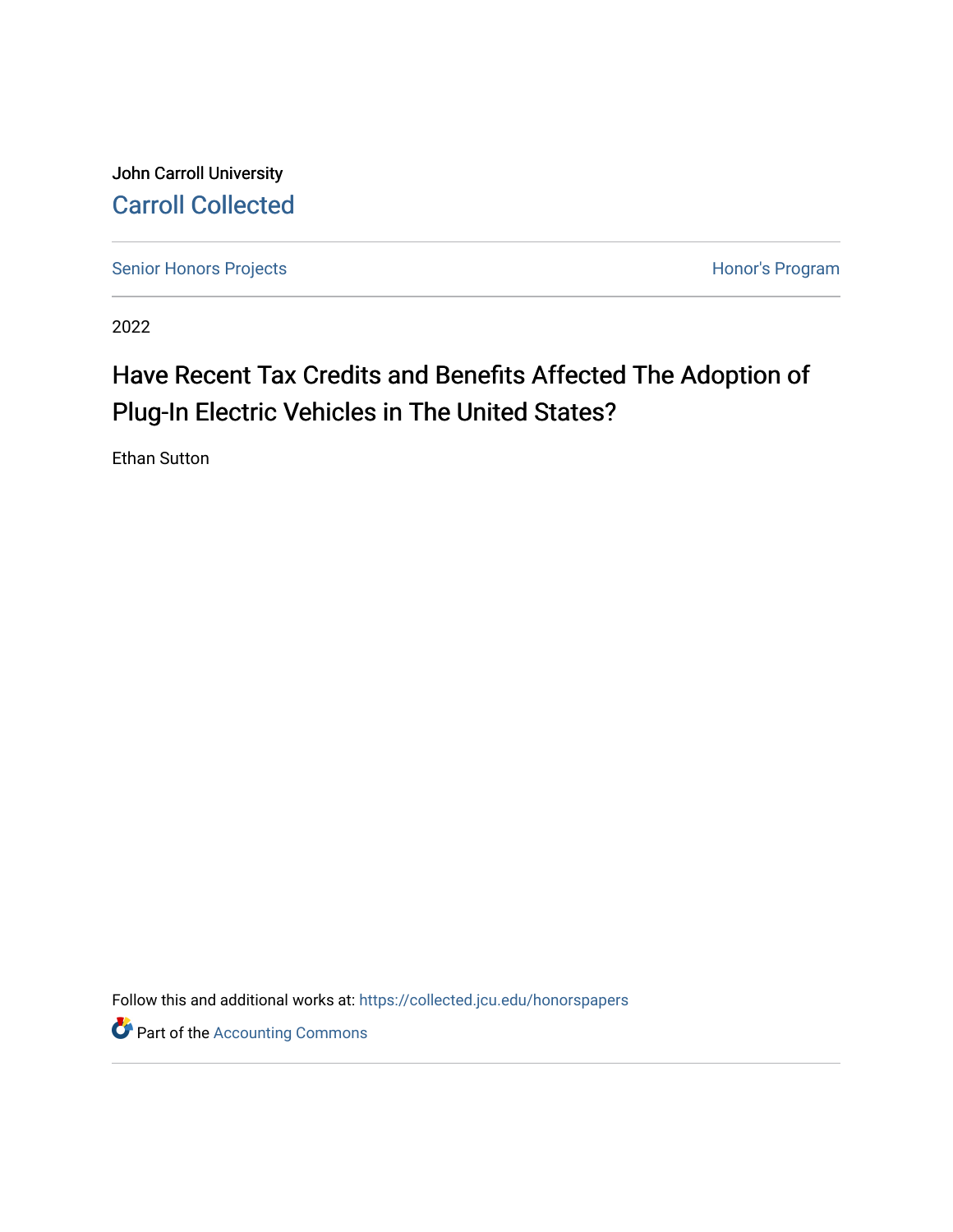**Capstone Project**

**Have Recent Tax Credits and Benefits Affected The Adoption of Plug-In Electric Vehicles in The United States?**

**Ethan Sutton**

**Advisor: Arthur Petzel**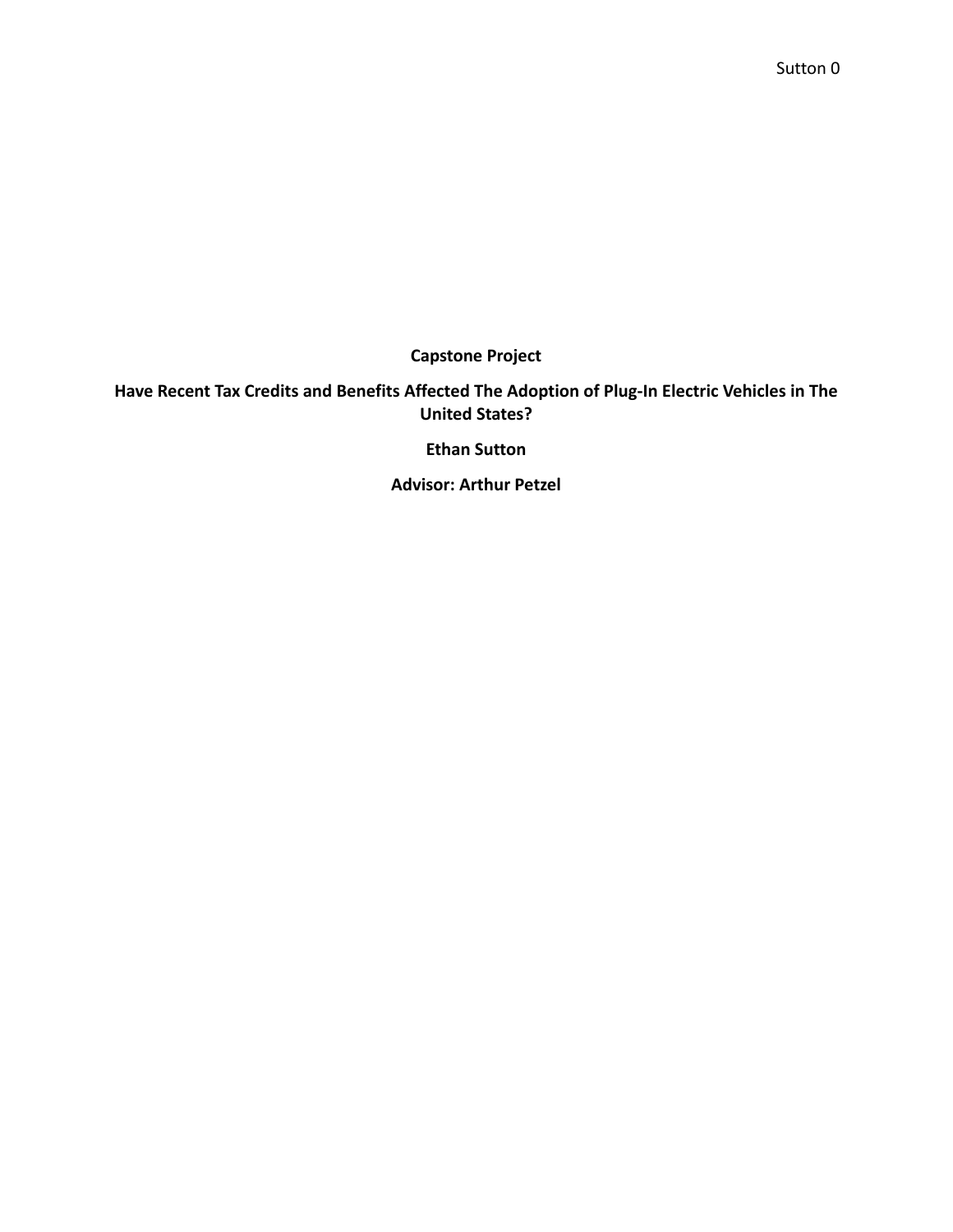## **Abstract**

Looking at data from recent surveys showing that electric vehicles take up a meager 2.2% of the market share for passenger vehicles around the world, (Gilbert, 2021) it is safe to say that there is a lot of progress to be made if world governments hope to become carbon neutral within the half-century. This paper focuses on the accumulation of opinions and research regarding the adoption of plug-in electric vehicles in the United States, while focusing primarily on how tax benefits or credits could affect the adoption trends. We will provide information on the current climate of the electric vehicle industry both in the United States and abroad in order to give the reader a perspective on how other countries, whom may be first movers, are tackling this new-age dilemma. By analyzing the past attempts of the U.S. government's electric vehicle incentives, we hope to show the feasibility and effectiveness of proposed and possible incentives on convincing the American public to change their buying habits and make our automotive industry run on electricity.

## **Introduction to the Problem**

Electric and hybrid-electric vehicles had begun their popularization years ago through passenger vehicles. The first mass-produced hybrid vehicle was the Toyota Prius, manufactured by Toyota in 2000, earning an almost instant following upon its release. As for fully electric vehicles, the commercial adoption only began to garner traction at the turn of the previous decade with Nissan's release of the Leaf and Chevrolet's Volt. (The History of the Electric Car, n.d.) However, as with any new invention, problems and inconveniences followed. Electric vehicles (EVs) are expensive. They also require an enormous infrastructure investment for new technology such as charging stations. In addition, electric vehicle adoption represents a hefty up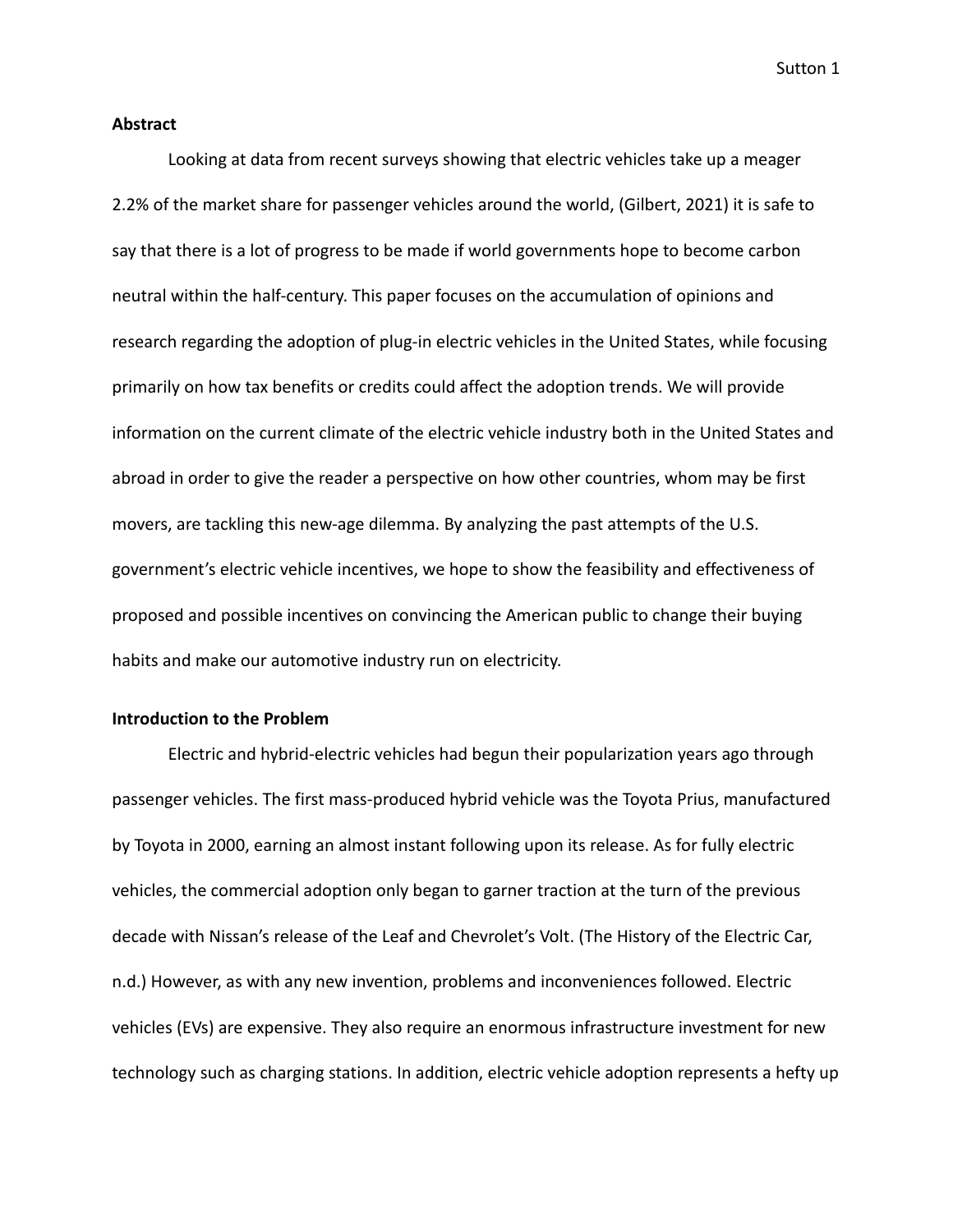front cost for the general consumer due to base vehicle pricing and the purchasing of residential charging stations. (Egbue & Long, 2012) Even with all these barriers, the government has mechanisms to combat these initial difficulties. As they have for years, the U.S. government offers tax incentives to encourage companies and regular civilians alike to invest in all sorts of energy sector developments; and yet, ten to twenty years later, most people could likely count on one hand the number of fully electric vehicles they see in one day. It poses the question of whether the tax benefits and credits have really had their intended impact to encourage the general population to make these decisions; and furthermore, if other actions could be taken to better incentivize consumers to make these desired decisions.

## **What are Electric Vehicles?**

Before delving into the history of consumer spending and governmental incentives, it's important to first have the understanding of the basics surrounding hybrid-electric and electric vehicles. The vast majority of vehicles on the road today solely utilize what is considered an internal combustion engine (ICE). In a very basic sense, these vehicles use fuel such as petrol to power the vehicle's motor. Where the first problem arises is the fact that the burning of petrol in these engines produces the release of carbon dioxide. (*How do Gasoline Cars Work?*, 2022) This is important as carbon dioxide (CO2) is released into the atmosphere from each vehicle's exhaust and is thought to be a significant contributor to climate change. Granted, manufacturers have found ways to make these engines as fuel efficient as possible, but when there are more than 280 million cars in the U.S. alone contributing to this environmental problem, there is only so much to be done. (Gilbert, 2021) Then came the Hybrid Electric vehicles (HEVs). While they are a step above the average ICE vehicle, they too use the same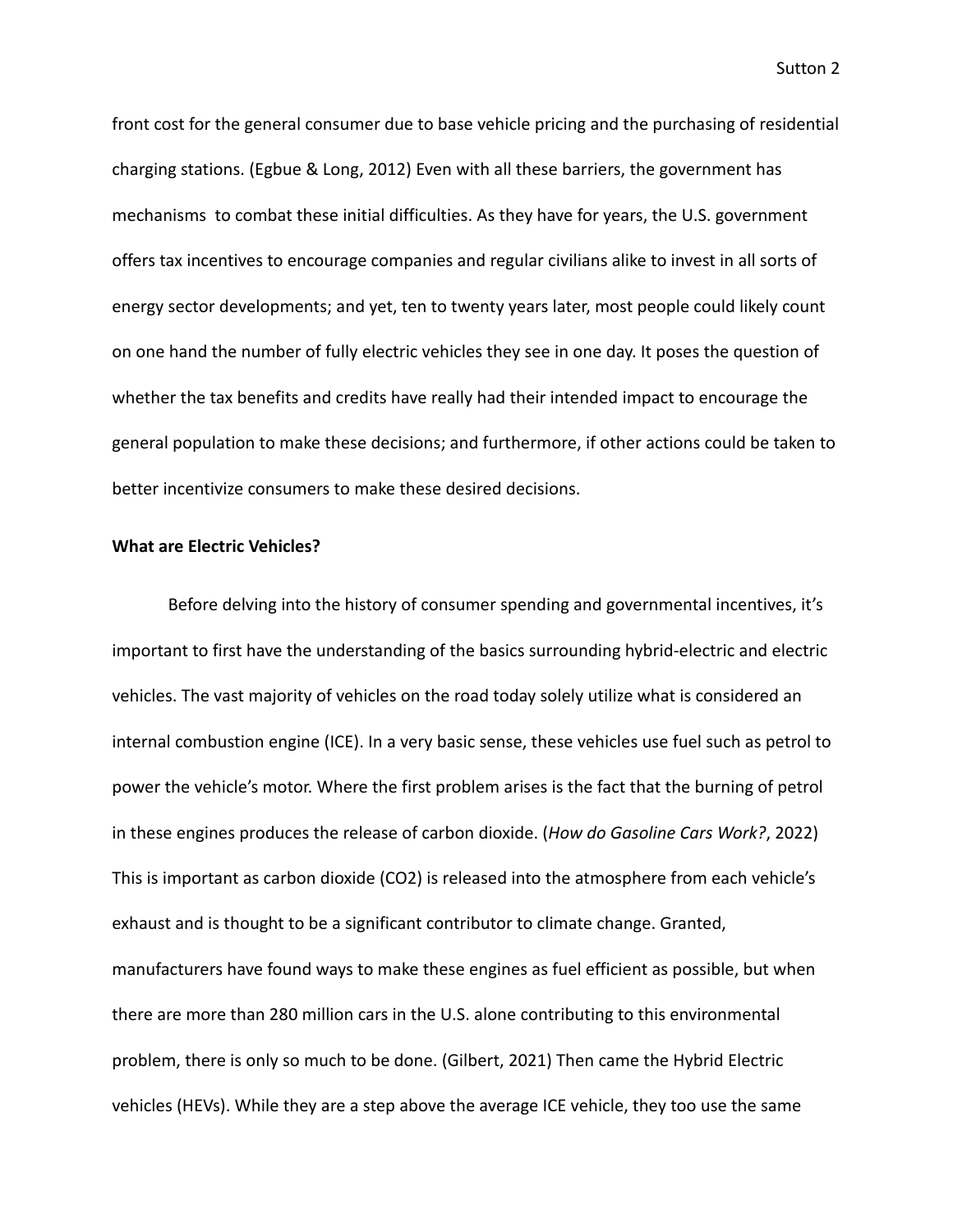method for the majority of their power. HEVs use regenerative braking to harness energy that will then be redeployed to assist the engine in producing power. (*Hybrid and plug-in electric vehicles,* 2021*)* These vehicles are by far the most common form of hybrid or electric vehicle, but because they are easy to manufacture and contribute the least to solving the climate problem, they are generally overlooked as it comes to tax incentives. Where the government has focused its attention is on plug-in electric vehicles. These are vehicles that prioritize the use of clean battery power over the use of harmful petrol, and if more widely adopted, could contribute massively towards reducing Earth's climate problem. (Cattaneo, 2018)

#### **Earth's Exhausting Problem**

The need for a decrease in our carbon footprint has become increasingly evident over recent years. As examined by NASA, the unnatural change in climate is due in part to the significant build-up of gasses such as carbon dioxide that effectively trap heat within Earth's atmosphere. According to NASA, the rate at which carbon dioxide is being released into the Earth's atmosphere is 100 times greater than what would naturally occur. (Berardelli, 2021) Research completed in 2018 shows that the transportation sector alone contributes close to a fourth of CO2 emissions from energy. Of this, 75% comes from road travel, 45% of which comes directly from passenger vehicles. This means that more than 15% of total CO2 emissions globally come from passenger vehicles.

All of this may sound reasonable enough to combat if the right steps are taken, but time is critical. World-wide income and living standards are increasing, the population is increasing, and people around the world are likely to buy more cars and use transportation at increasing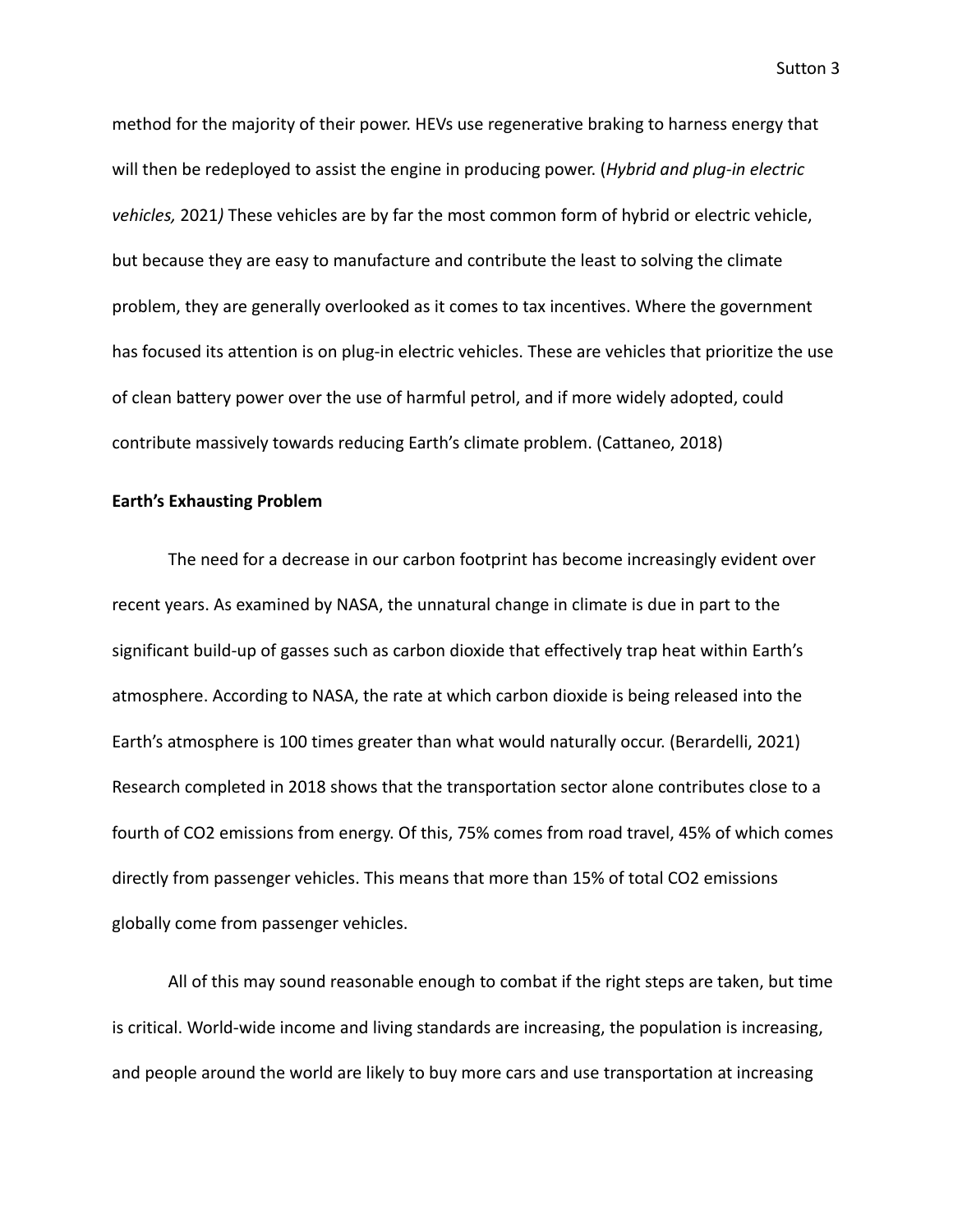rates. The International Energy Agency (IEA) makes the prediction that passenger vehicles will travel twice as many kilometers by 2060, car ownership will increase by 60%, and aviation travel

will triple within the same time period. (Ritchie, 2020) Knowing this, the IEA has created a "net-zero scenario" titled the "Sustainable Development Scenario" that can be seen in Figure 1. You can see from the figure that it is an extremely optimistic scenario in which all sectors decrease at around the same rate post 2025. However, in order to adhere to their ideal scenario, there are a lot of changes that need to be made.







All of the sub-industries from Figure 1 have very different consumer bases and

technologies. Aviation and long-distance freight have shown very little development in terms of

emission reduction solutions. Additionally, due to the wide reach and recent focus on the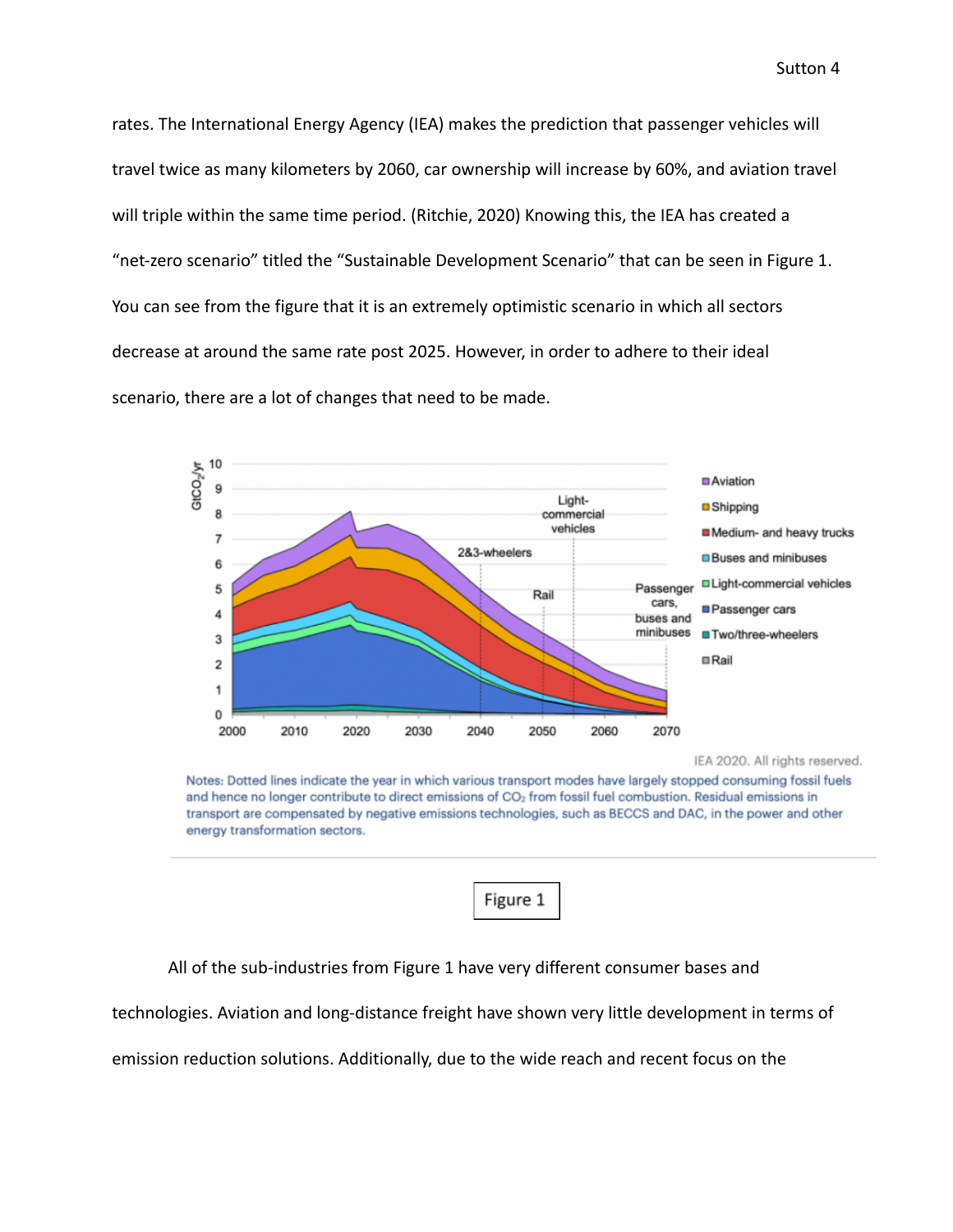individual, we will be focusing specifically on tax credits and benefits that have direct effects on the consumer.

#### **Understanding the EV's Dilemma**

Individuals, organizations, and governments around the world are beginning to realize the benefits presented by electric vehicle adoption. Although, with any great new idea comes a plethora of hurdles that governments and the industry as whole are going to have to overcome. Electric vehicles are a tremendous idea for the general consumer and the environment. Refueling can be done from your place of residence in the majority of cases, and the vehicles and systems used to run them are less prone to maintenance issues and provide many more benefits. However, this scenario is similar to when you buy a new car. The salesman talks up all the great points, gets you really attached to the amazing piece of machinery in front of you, even gives you a test drive. Then, when you're most set on it, they show you the cost. Although, for EVs it may not necessarily be the price of the vehicle that turns people away. Rather, it is the total down payment of the vehicle and charging stations required to use the vehicle that turn people away. However, seeing that the average American consumer holds a new car for 8.4 years before trading it in, owning a car is certainly a long-term investment. (*How Long Do People Keep Their Cars?*, n.d.) So, let us look at the monetary values in the long-run.

#### **Where EVs Get It Right**

Commercials published by Tesla, Ford, Chevy, etc. all say that owning an EV can save the consumer so much money, and they all focus on the one thing consumers think of everyday when driving their car, gas. It is true EVs can save the consumer money, but just how much? This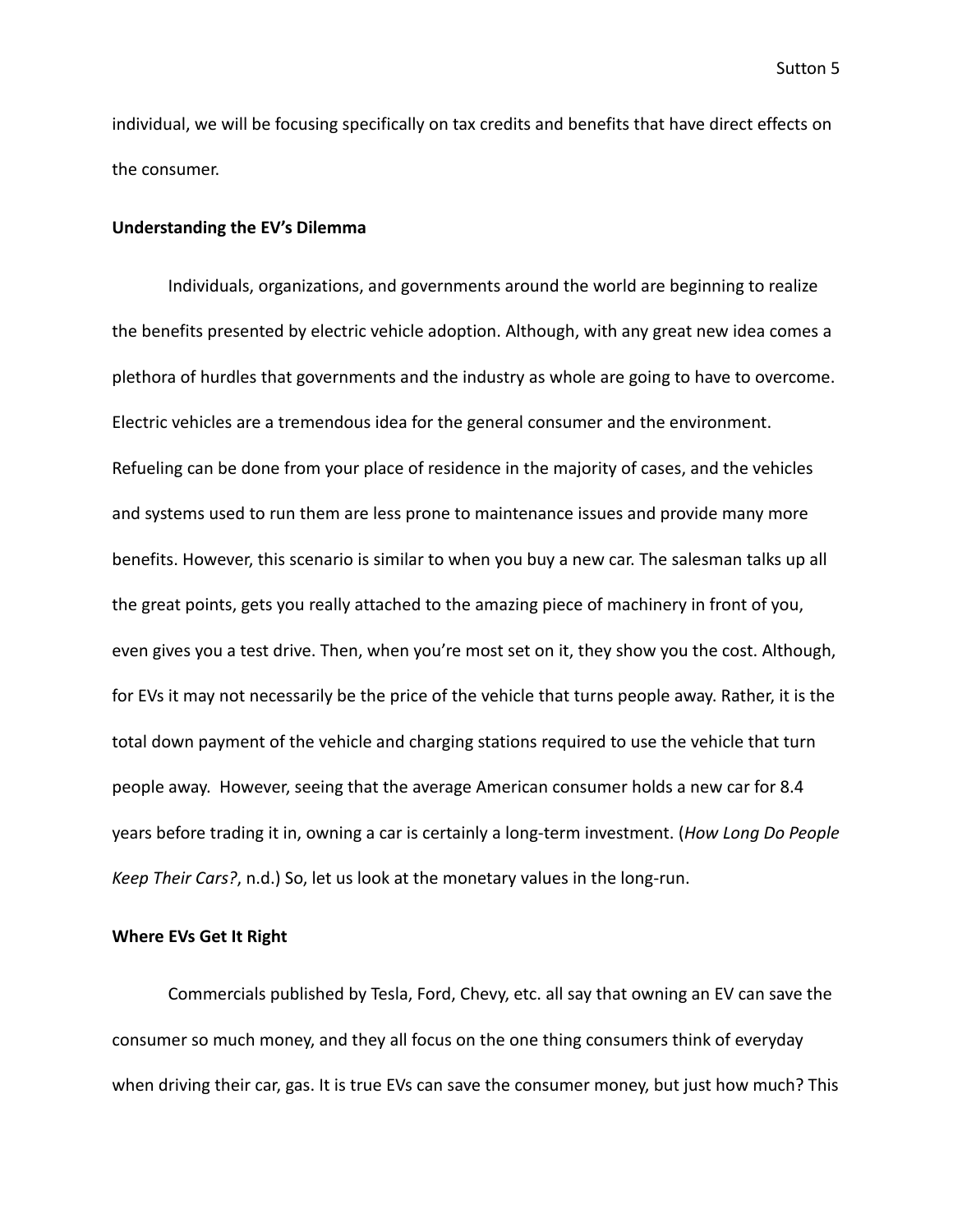question depends on two values, the efficiency of energy use by the car or battery, and the cost of the energy itself. Sadly, the efficiency of use is dependent on far too many uncontrollable factors such as driving style and battery type to examine in a broad view, so we will be focusing on the base cost of energy. The energy used to power the cars is measured in kilowatt-hour (kWh). Looking at the U.S. market, the national average cost is 10 cents per kWh. A middle of the pack battery may give an EV approximately 3 miles per kWh. Therefore, an EV that gives 3 mi/kWh would make the energy cost come out to about 4 cents per mile. If we compare that to an ICE vehicle that gets 22 miles per gallon on average, with a knowingly unrealistic gasoline price of \$3.00 per gallon, that would come out to about 14 cents per mile. These numbers get even more impressive when you look at the currently skyrocketing gasoline prices due to the Russia-Ukraine conflict. (*How Do Gasoline & Electric Vehicles Compare?, n.d.*)



Figure 2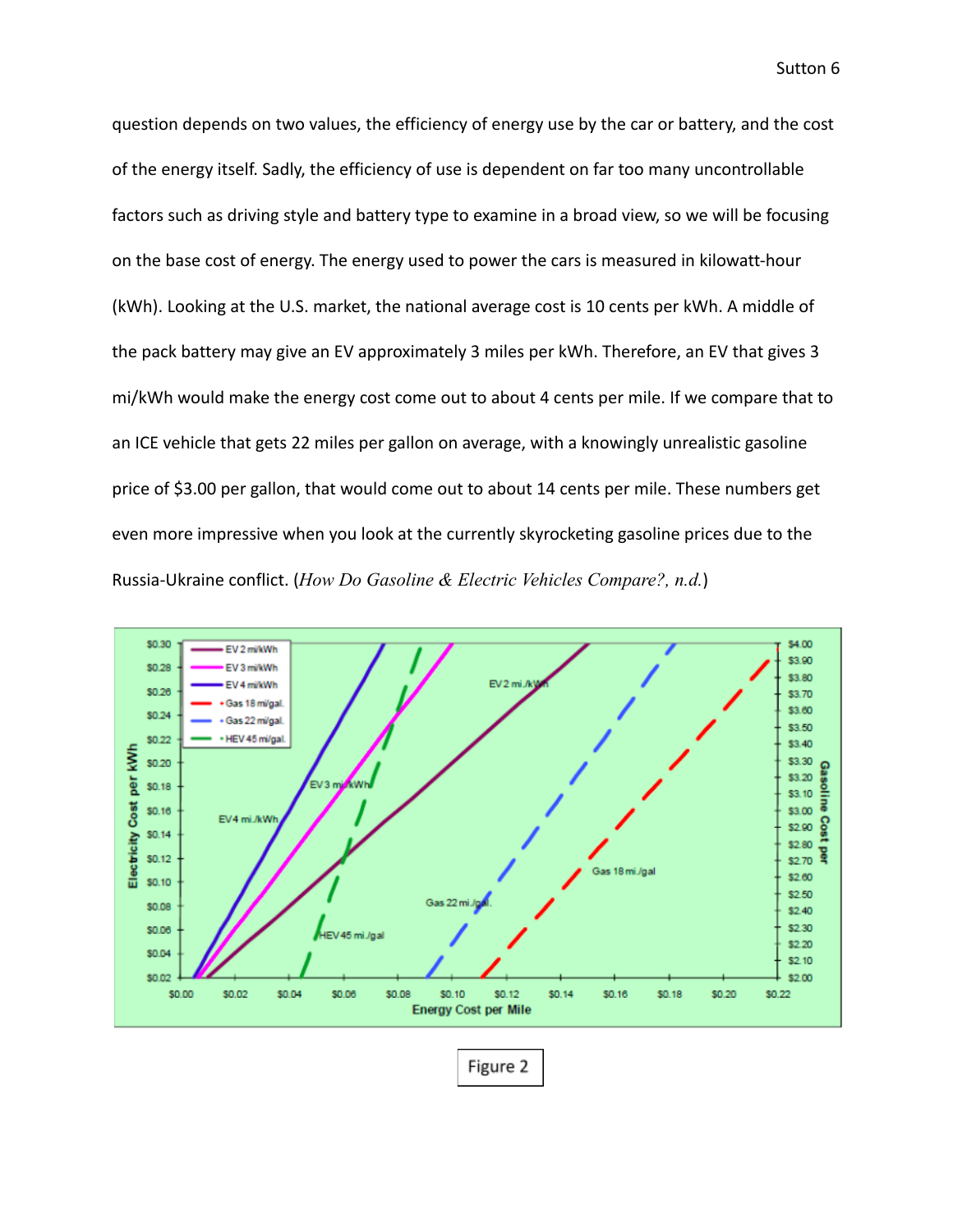This sounds like a meaningless number when looking at these small values, but cars are long term investments. The average American drives over 14,000 miles per year according to the Federal Highway Administration. To put it in perspective, the average American could save \$1,400 in one year, or almost \$12,000 throughout the life of your newly purchased car. It sounds like EVs are perfect for the average consumer. They are great for the environment, they save you money while you drive, but what they're hiding is the massive start-up cost. (*Average Miles Driven per Year in the U.S., 2022)*

## **Individual Start-Up Costs**

Buying an electric vehicle isn't quite as easy as driving straight off the lot like we're used to. First of all, the United States Resources Defense Council found that the average MSRP for a new electric vehicle is close to \$19,000 more than those powered by ICEs. However, this number includes outlier cars like Tesla's Roadster model that is more of a luxury sports car than what the average American may drive. In addition, this number is dropping every year as engine manufacturers find new ways to build their electric engines in more cost effective ways. But base price isn't the only thing consumers are blindsided by when purchasing an EV.

#### **The Charging Problem**

This is the exact point where the majority of consumers make the decision not to pursue an EV. To understand why there is such a problem let's examine the three types, Level 1, Level 2, and Level 3 chargers. Level 1 chargers are the most affordable and easy to install option. These are primarily intended for residential use. Level 1 chargers typically provide about 5 miles of driving per every hour of charging. For someone outside of city limits driving 50+ miles to and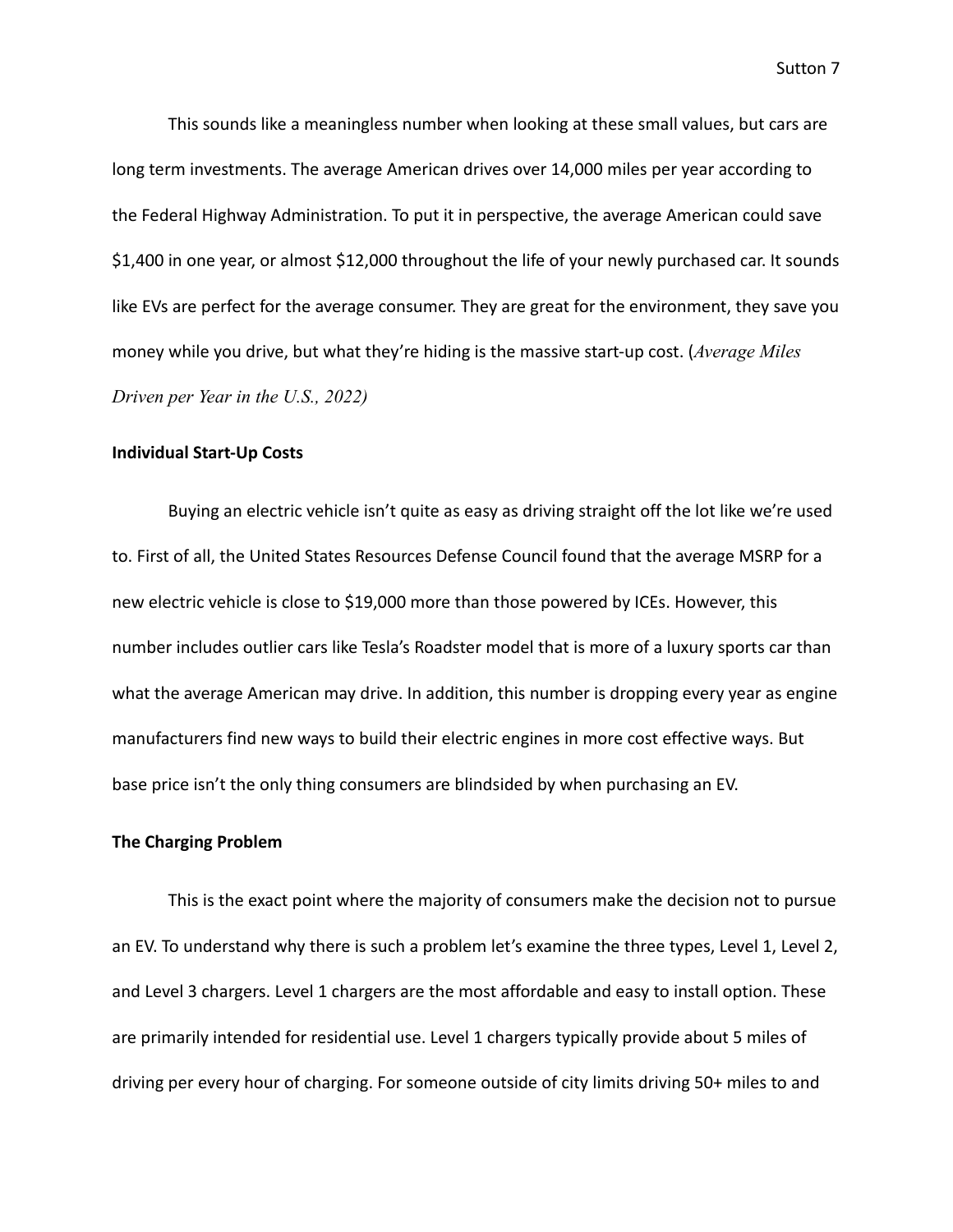from work these cars are automatically off the list. Next we have Level 2. These can be for residential or commercial use and provide 20-60 miles per hour of charging depending on the unit. Finally, we have level three. These units are the gold standard that companies like Tesla have been using to build a network of stations around the U.S. They can provide upwards of 100 miles per 20 minutes of charge time meaning they really start to bridge the gap to the fuel pump. (Monkman, 2022) As with every economic problem, however, it all comes back to cost. Surveys completed by the ICF show that in the last few years the average cost of installing a Level 2 charger at home reaches a whopping \$14,914 as you can see below in Figure 3a put together by the ICF. If you remember only the gasoline savings of \$12,000 over the life of your new car, which seems like a great amount, it still fails to cover the initial start up costs. Of course, not everyone who owns an EV necessarily has to have a charging station at home. If office buildings had them or there were locations similar to a gas station where you could stay for a brief time and charge-up the problem might lessen, but these initial investment costs are going to have to be covered by somebody. To buy and install a Level 3 charger costs over \$100,000 on average as can be seen in Figure 3b. (Pournazeri, 2022)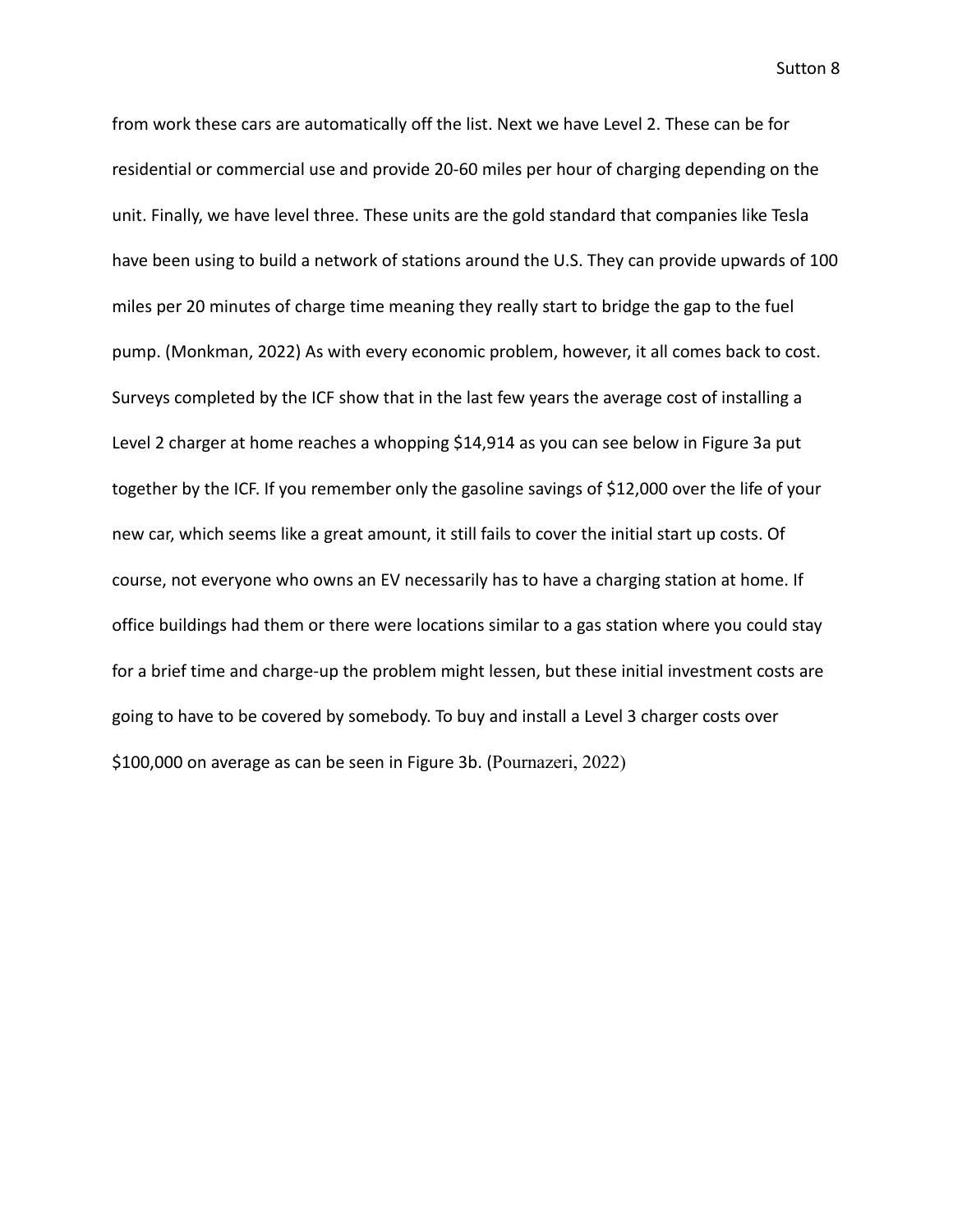

## **Non-Tax Influences for PEV Purchase**

It is clear that overall cost is likely the most important factor in the decision-making process of a consumer, but it is also important to see not only what other factors may have an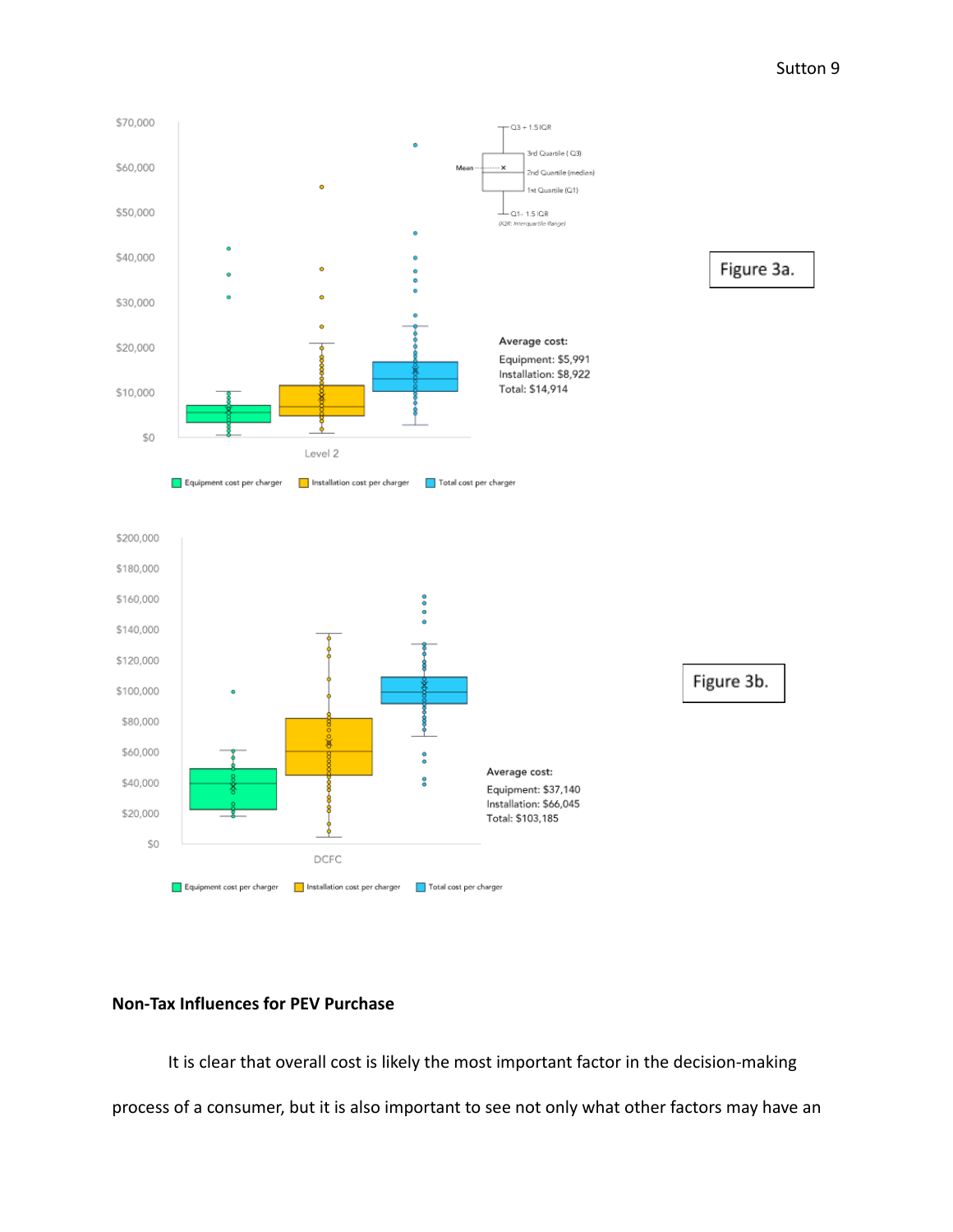influence, but also the level of influence they may have. To address this issue, we will look at a couple of previous surveys conducted both at home and abroad to try to understand whether the current incentives will have a strong effect going forward. First, a number of faculty from Savannah State University and Texas Tech University conducted a survey of California car owners and developed a model to test the influence that a variety of factors had on the purchase of PEVs. This study was conducted in the hopes of developing an established model for surveying the influencing factors of PEV purchasing in different parts of the world. The faculty hoped to use the initial survey of the State of California as a base test and then proceed to use the same model to analyze other cities, states, or countries. The model used both logit and probit models, which are specifically designed to predict the likelihood of events (purchasing a EV) occurring. To conduct their research, they would survey the effect of 17 variables within the following three categories, consumer related variables, vehicle related variables, and context variables. Importantly, the survey did not analyze the impact of tax incentives on PEV purchase. The analysis of this study is specifically to analyze how factors not directly related to cost impact PEV purchasing.

To begin, the findings of this study were quite eye opening as a way to understand what variables had little to no impact on consumer's decisions to purchase a PEV. First and foremost, they found no difference in decision-making between men and women, or age groups. Two other surprising non-influential factors were employment status, (0,1, or 2 jobs) and trip duration. In the survey, the average trip duration was 52.4 minutes, which is just within the range where most PEVs do not face any real limitations in terms of drive time or refueling. The final notable non-impactful factor was the price of energy in the surveyed region. This was most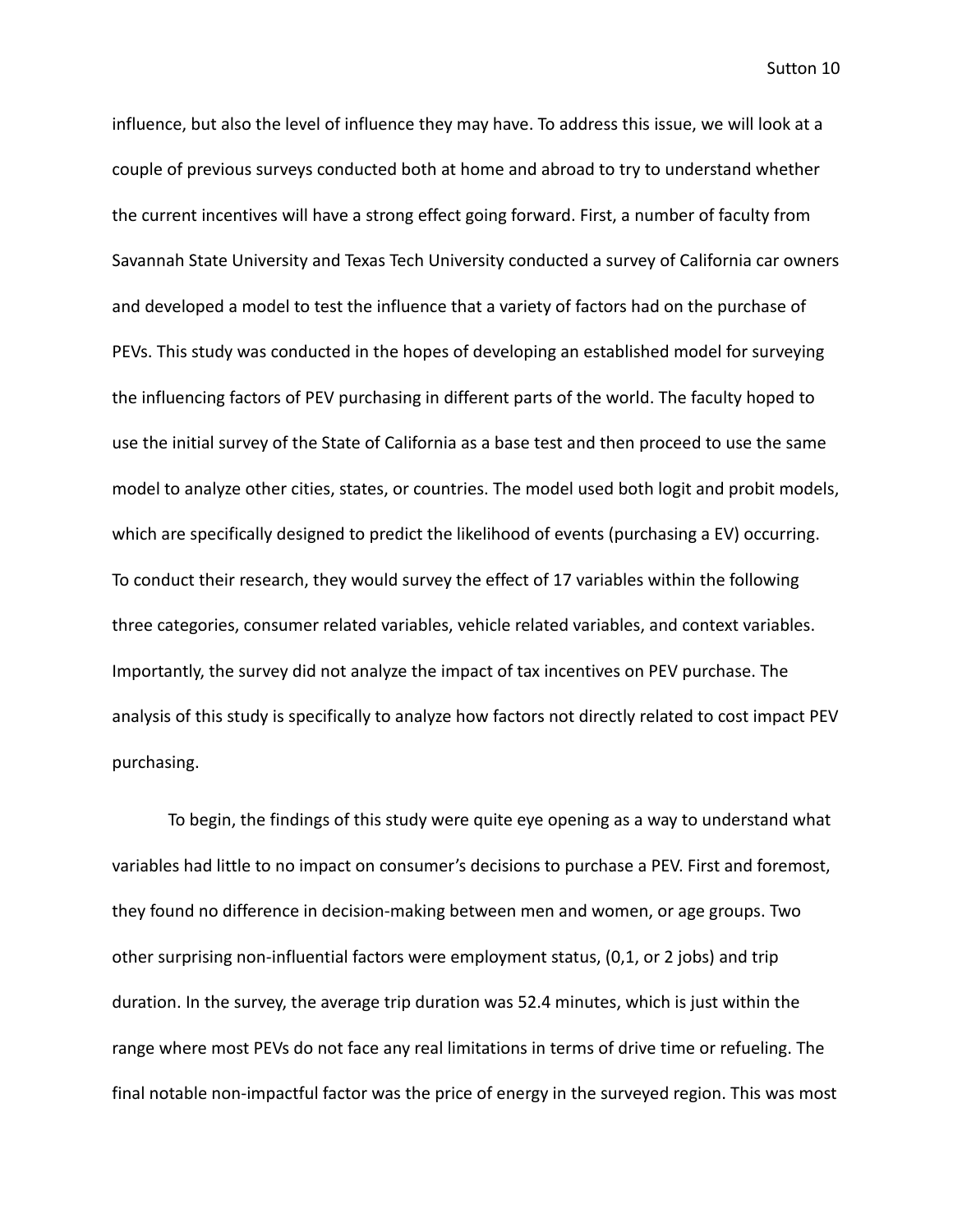likely due to the fact that energy prices vary minutely from region to region and are always significantly below the high fluctuating price of gasoline.

As for the variables that have significant influence on consumer's decisions, it seems that the results could be refined to 5 factors having the most significance. The following are the most significant factors in order: education level, income, car sharing status, charging station per capita, and gas price in increasing order of influence. The model they produced found that sharing a vehicle actually increased the probability of purchasing a PEV by approximately 2%. Additionally, the model predicted that the probability of a consumer purchasing a PEV increases by 1.9% for each additional charging station per capita, and a very significant 5.4% for each additional dollar in gas price per gallon. (Javid & Nejat, 2012)

#### **Current Federal Tax Incentives in the U.S.**

Due to the significant initial investment required by every entity involved, the government has felt an increasing urgency to incentivize the adoption through the means of tax incentives. As it stands, the U.S. Federal government provides a federal tax credit of between \$2,500-\$7,500 for the purchase of new PEVs. The way this works is that an individual would save up to \$7,500 on their tax return in the year of their purchase. A tax incentive, however, is different from tax deductions. While deductions reduce the taxable income a taxpayer has, a tax credit is a definitive amount that a taxpayer can directly deduct from the taxes owed on the previous year. Additionally, this tax credit is non-refundable. Meaning that if the individual owes less tax on their return than the credit provides they will not receive credit for the full amount.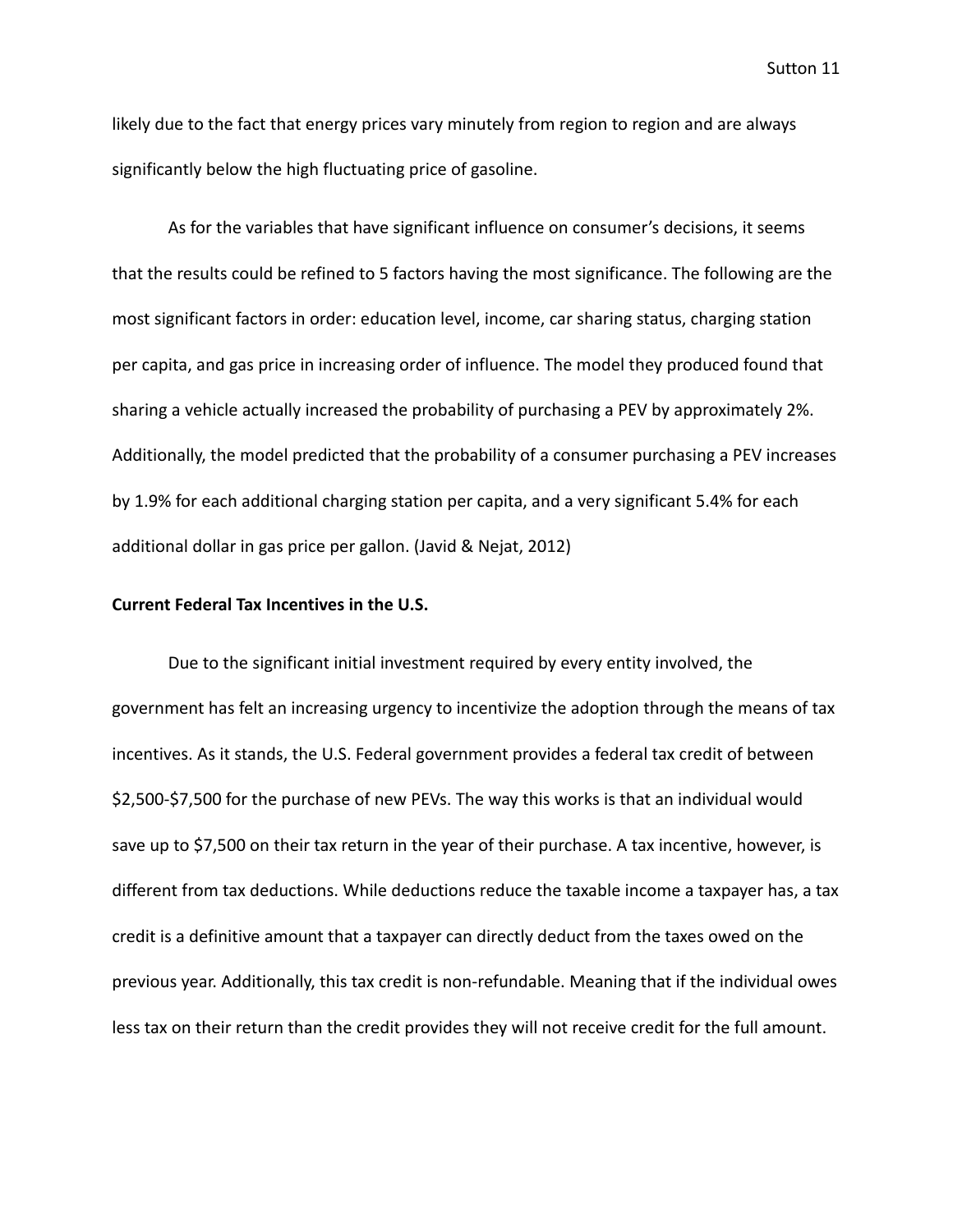There are other problems with this tax credit as well. The exact value depends on the individual capabilities used to power the vehicles. For instance, the new Volkswagen ID.4 qualifies for the entire \$7,500 tax credit. (Federal tax credits for electric and plug-in hybrid Cars, n.d.) On top of this, there is an additional tax credit of up to \$1,000 dollars for individuals who purchase alternative fuel infrastructure for their residency, or more simply, a home charging station. (EV Incentives, n.d.) Even with these incentives, plug-in electric vehicle sales have paled in comparison to ICE vehicles since 2013. From the years of 2013 to 2017, the U.S. sold 651,972 PEVs (plug-in electric vehicles). Which brought the overall market share to a whopping 1.19 percent. Most intriguingly, approximately half of these sales can be attributed to the state of California. (Cattaneo, 2018)

## **California Tax Incentives**

Looking at just the number of incentives alone, an individual living in Los Angeles county has the ability to make use of 11 additional incentives compared to those offered federally. For the purchase of a PEV, they have access to the federal tax credit along with, interest rates of 8% or lower for participants in the Clean Vehicle Assistance Program, an up to \$4,500 rebate from The California Clean Vehicle Rebate Project, a \$750 point of sale reward for PEVs, and between \$2,500 to \$9,500 for consumers who replace their old vehicle with a new PEV. California, however, does not stop with the direct vehicle incentives either. They also have rebates, cash incentives, preferred financing for the purchase and installment of charging stations, reductions to the cost of electricity when charging PEVs, and lastly an exemption that allows single drivers to use the carpool lane on California highways when driving an electric vehicle even without a passenger. (*EV Incentives*. Electric For All, 2021)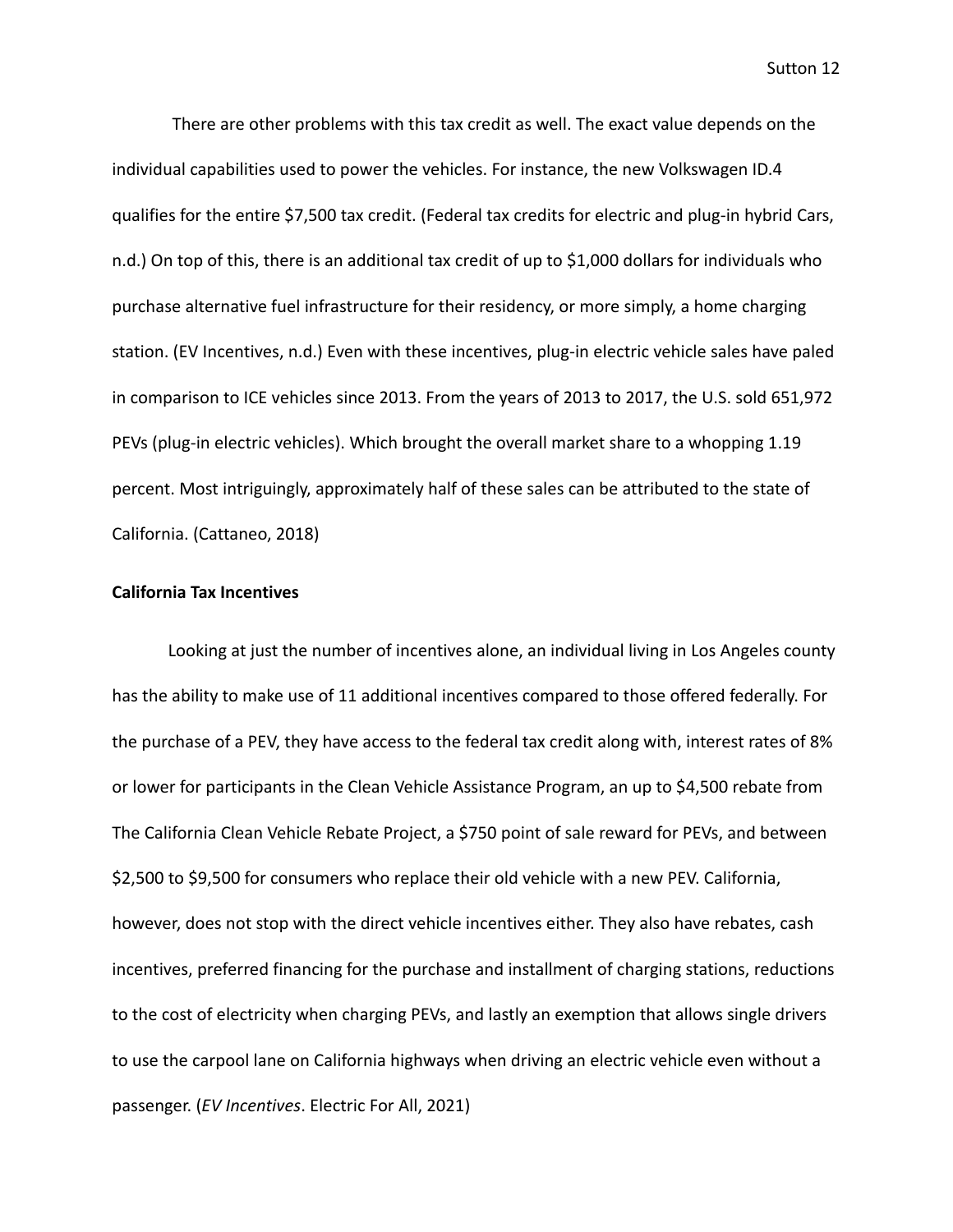All of these additional incentives and big dollar amounts appear to make the decision a no-brainer, but, like for the federal tax credit, the significant majority of consumers would be receiving dollar amounts on the lower end of the spectrum for each incentive. Additionally, most of these incentives are what could be considered indirect. This is to say that tax credits and rebates do not actually affect the dollar amount paid by the consumer at the point of sale. Meaning that if consumers don't know of these incentives or do not want to wait for their savings, they may have no to little effect. Even so, considering the intense lack of incentives in the rest of the U.S., it is still no wonder why California outpaces the competition in the U.S. in terms of PEV ownership. California alone contributes over 48% of the total PEV purchases made in the U.S. from 2011-2015. (Javid & Nejat, 2012)

#### **Evidence from Norway's Tax Incentives**

For the purposes of this paper and the analysis of the situation in the U.S., California is the perfect example. However, there is one place that has caught the eyes of many researchers for their PEV adoption rate, the country of Norway. In the four-year period from 2012 to 2015 the number of PEVs increased by over 500%. (Bjerkan et al., 2016) In order to make this happen, Norway prioritized pull incentives. These are incentives which directly lure the customer into buying PEVs rather than incentives pushing individuals to retire ICE vehicles like many of California's policies. From research done in 2016, they narrowed down the most influential incentives to just three. First, Norwegians who purchase electric vehicles are exempt from the vehicle registration tax. Second, consumers are also exempt from Norway's Value Added Tax of 25%. In simple terms, this tax is levied on the difference between the cost to the consumer and the cost to manufacture the good. Lastly, PEV owners also pay the lowest rate of a vehicle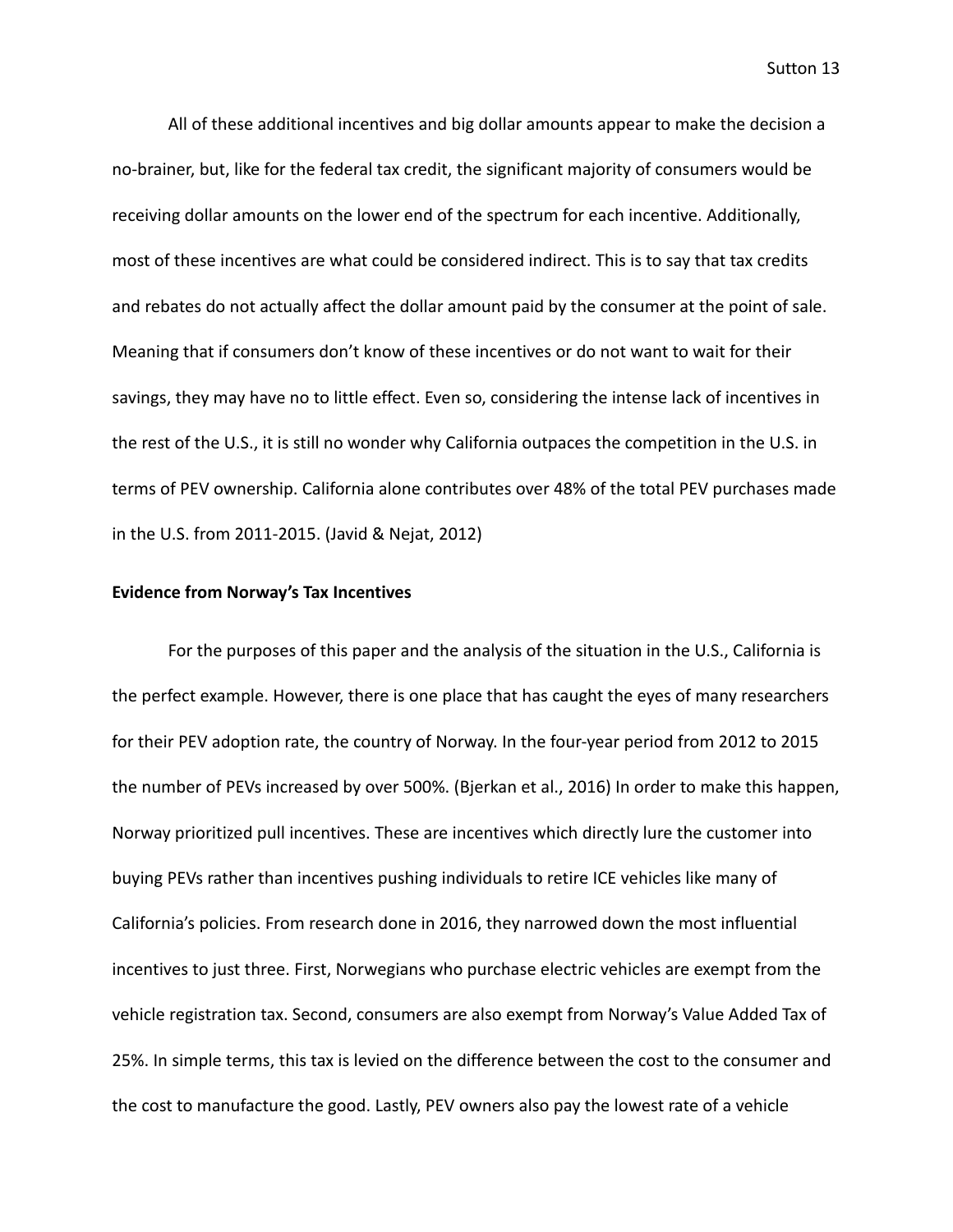licensing fee. Of course, since this whole discussion is about monetary incentives, what are some examples of the real dollar cost reductions for PEV purchasers? In 2014, the price of Tesla's high-end S performance in U.S. dollars would have been \$140,000. Now, with the exemption from just the vehicle registration tax and Value Added Tax this number plummets to \$70,000. Still, certainly the majority of consumers still wouldn't be paying \$70,000 for their vehicle. Looking at one of the most popular PEV models of the decade, the Nissan Leaf, the price before exemptions is 35,000, while after exemptions is 27,000. (Bjerkan et al., 2016, p. 171-172) Norwegian EV users are looking at an up-front purchase price reduction of between 20%-50% off MSRP compared to a maximum of \$750 off point-of-sale price for Californians. (*EV Incentives*. Electric For All, 2021)

## **Norway's Additional Non-Tax Based Incentives and Relative Effectiveness**

Much like California, Norway doesn't stop at just monetary incentives. California offers the sole perk of using the HOV lane for single drivers, and Norway offers the use of their bus lane, which we can consider as a near equivalent incentive. In addition, they offer free parking in all municipal parking areas, exemption from ticket fees on ferries, and exemption from tolls on roads and highways. Now it is beginning to become clear why Norway had such rapid success in shifting consumers decision-making in such a short amount of time, but the real important question still must be answered. How effective are these incentives?

To help answer these questions, SINTEF Technology and Society conducted a survey of EV owners in Norway to get a better understanding for which of these incentives had the greatest effect on their decision-making. The survey respondents included individuals of all age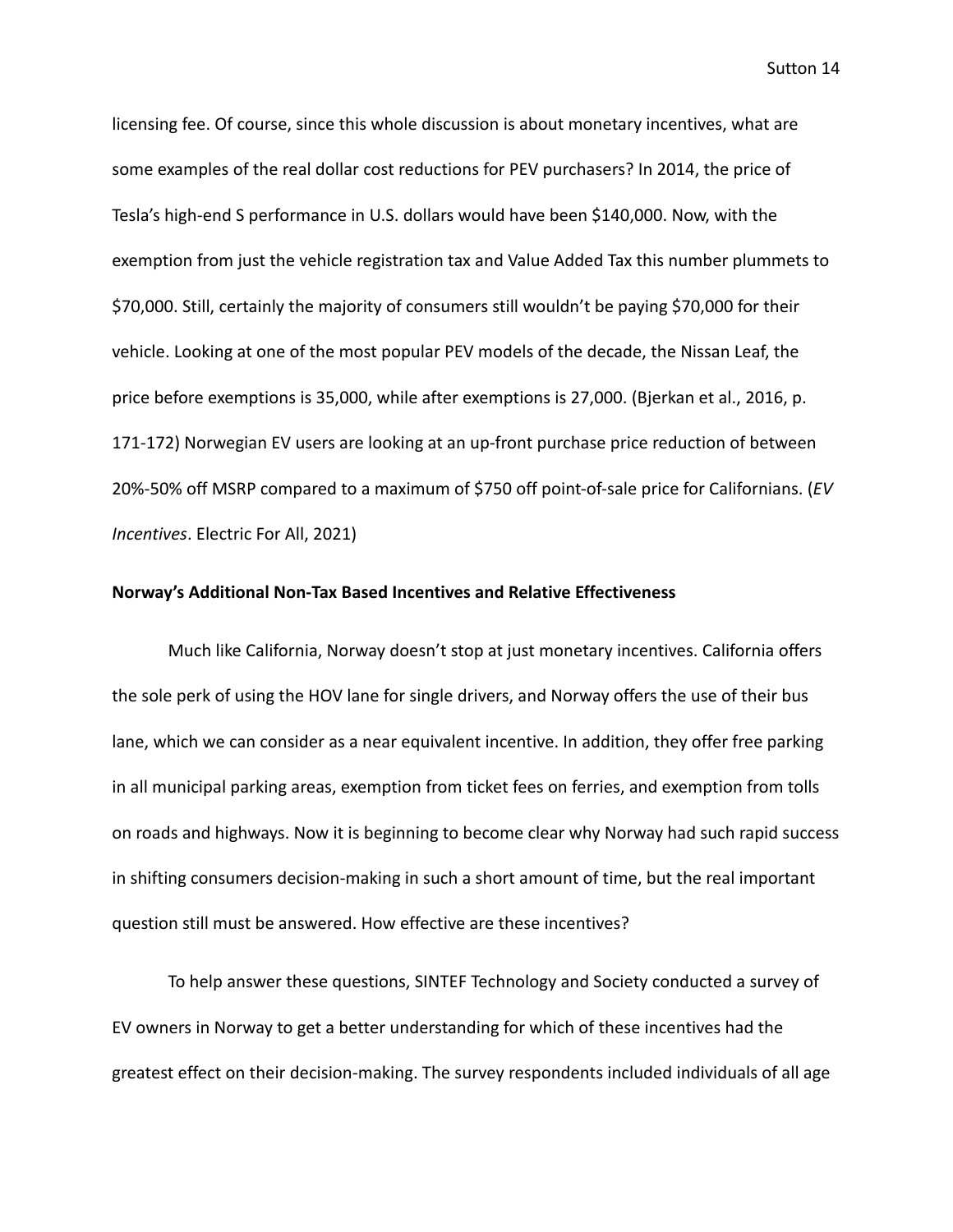groups, varying levels of income, and from various regions in Norway. The only significant statistical bias is that 76% of the respondents had at least attained a college degree, which coincides with what researchers noticed about Californian EV owners as well. This survey asked EV owners to declare if the incentive was critical for purchase, and to rate the various incentives on a scale of 1 to 10 based on the strength of influence each of them had on the owner's purchase decision. The results of the survey can be found in figure 4 below. (Bjerkan et al., 2016, p. 175)



As we can see from the data the purchase tax exemption and VAT exemption had the most significant impact on consumers decisions. Just as we mentioned above, these two incentives are the up-front purchase price reduction incentives that consumers can see in their savings as soon as the vehicle is purchased. In fact, the research showed that almost a quarter of respondents declared that these two incentives alone were the only ones that made any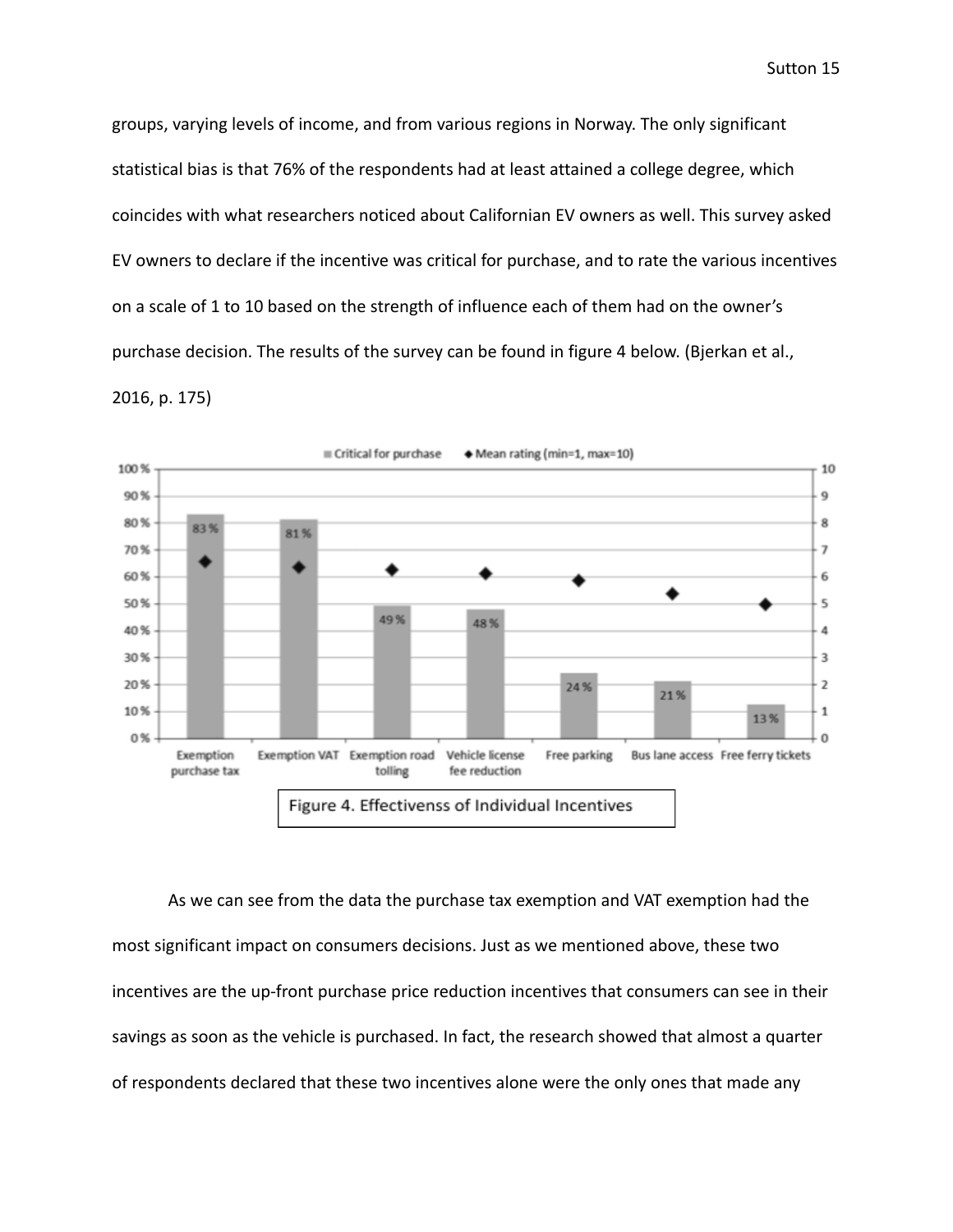difference in their decision-making. Interestingly enough, road tolling was the next highest rated incentive. I would assume this relates to the fact that it would be the most commonly used incentive for the average consumer. To relate this to the U.S. market, toll roads are becoming more and more common across the country. Many cities are beginning to make them a common part of everyday travel from suburbs to downtown areas. Considering 23% of respondents who claimed that only one of the seven incentives was influential and chose exemption from road tolling makes me believe that this incentive would transfer extremely well to the U.S. (Bjerkan et al., 2016, p. 177)

An original paper analyzing the same set of facts from Norway found that the cost per year of owning an electric car rather than an ICE is lower in every category from financing, to annual taxes, to energy costs (electricity vs. gas), and of course to parking and road tolls. (Aasness & Odeck, 2015) The more research we uncover the more it shows evidence that when implemented to a certain extent, incentives of varying forms can be effective in changing consumers purchasing decisions, but there is yet another factor. All of these incentives must actually be voted for and put in place by the governing bodies.

## **Will making changes actually be effective in the U.S. market?**

We have now analyzed the situations in the California market and used Norway to garner ideas for what additional incentives could be implemented in the U.S. market. Before we end with possible counter arguments for not incentivizing or developing a conclusion, I would like to analyze the changes in consumer behavior when HEV incentives were introduced to the U.S. market a decade and a half ago. In 2006 the U.S. introduced a new federal tax credit for the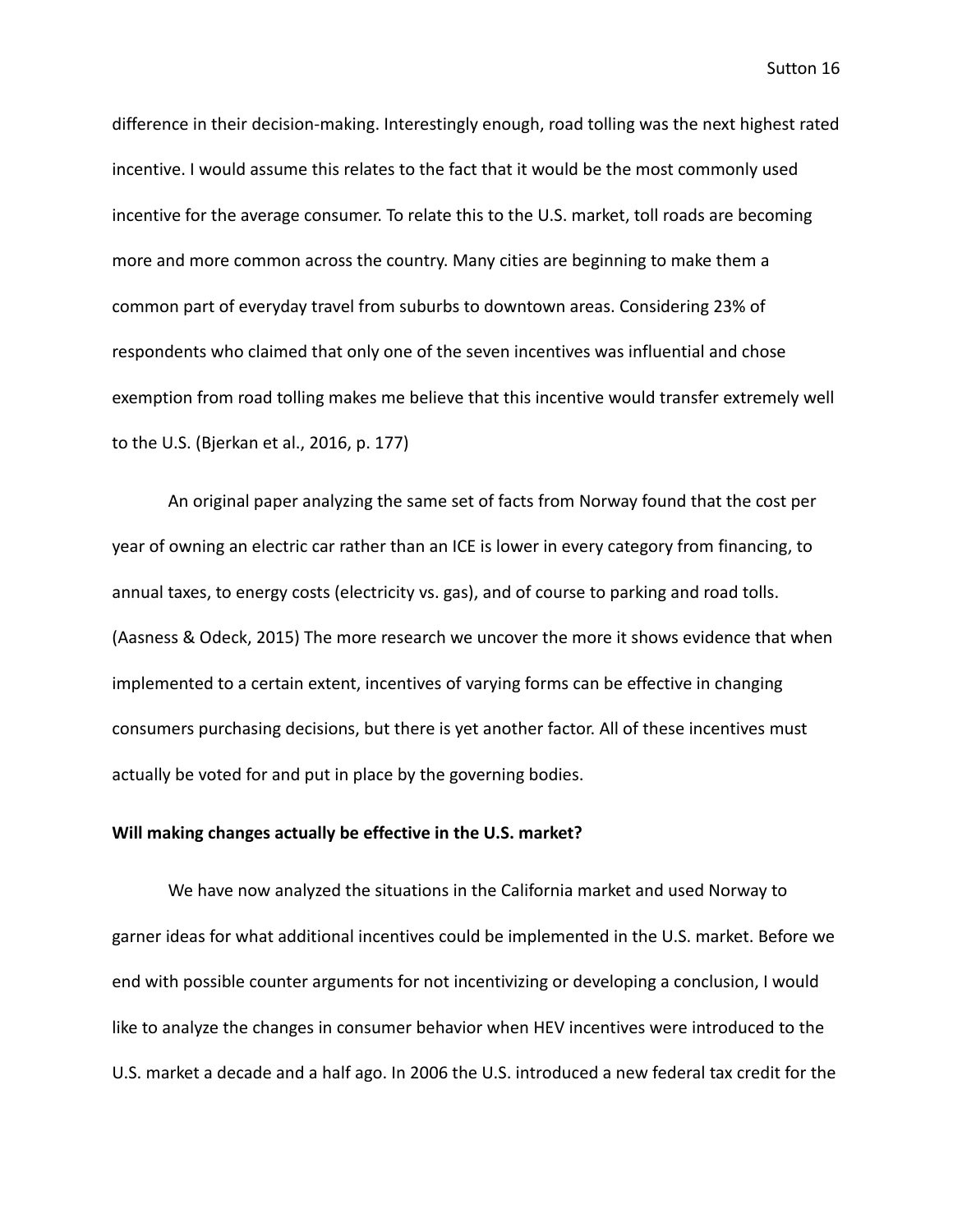purchase of hybrid electric vehicles. A study written and described by David Diamond and published by the LMI Research Institute describes a cross-sectional analysis that examines the changes in hybrid vehicle adoption due to the changes in federal incentives in 2006 and directly following. In order to do so, it uses hybrid registration records for the period and compares the U.S. average to analyze how the federal incentives combined with state incentives impacted adoption rates in certain states.

As seen from previous studies, factors such as miles traveled, income, gas prices, and monetary incentives all have varying effects on consumers' willingness to buy clean fuel vehicles. In Diamond's write up from the study, he helps to reaffirm much of what the other studies analyzed in this paper say. He says quite bluntly that the price of gas appears to be the most directly influential factor for consumers to shift their mindset towards cleaner fueled vehicles. By examining Figure 5, pulled from LMI Research Institutes work, we can come to relatively the same conclusion. With the blue line depicting the changes in gas prices, and bar chart depicting the levels of HEV market share, it can easily be argued that the market share trends simply followed those of gasoline. In fact, there is even a 4 month drop off in HEV purchasing immediately following the beginning of the new Hybrid tax credits in 2006. (Diamond, 2008, p. 974)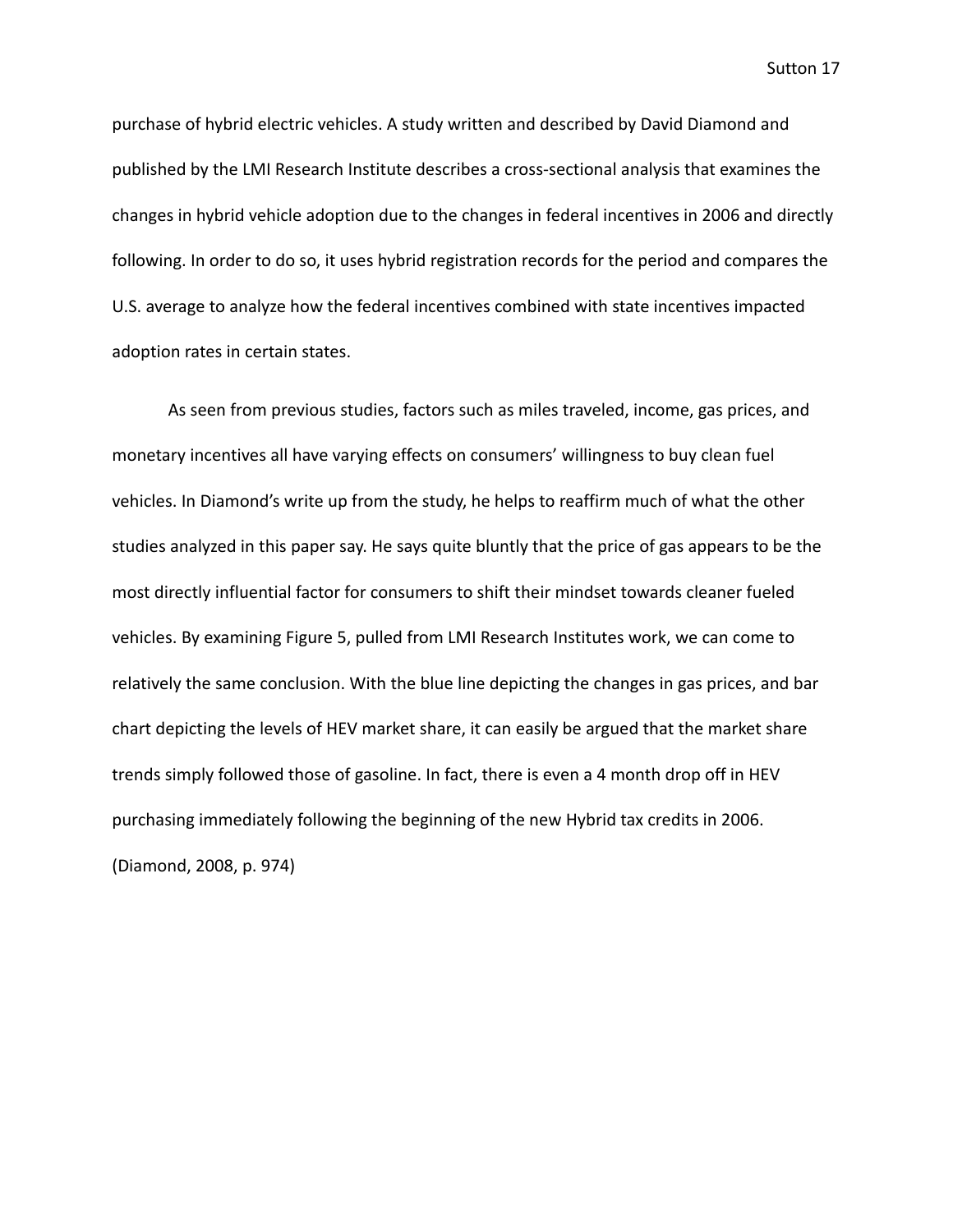

Coincidentally, he also makes the statement that this seems to occur based on cost perception rather than a detailed benefit-cost or lifecycle cost analysis. Much like I had suggested previously, consumers make the initial shift in purchasing behavior based on the perceived cost savings from external factors like gasoline prices, but when it comes to the final purchasing decision, they can get scared off by the higher than expected upfront costs, especially for PEV's.

Diamond also found in his analysis that there was a weak correlation between monetary incentives and state market share for HEVs from 2006-2008. He proposed two explanations. First, he suggests that car dealerships are actually factoring state and government incentives into their pricing structure. If we acknowledge this possibility, this means that the tax incentives would be effectively working as a subsidy for car manufacturers to produce and sell more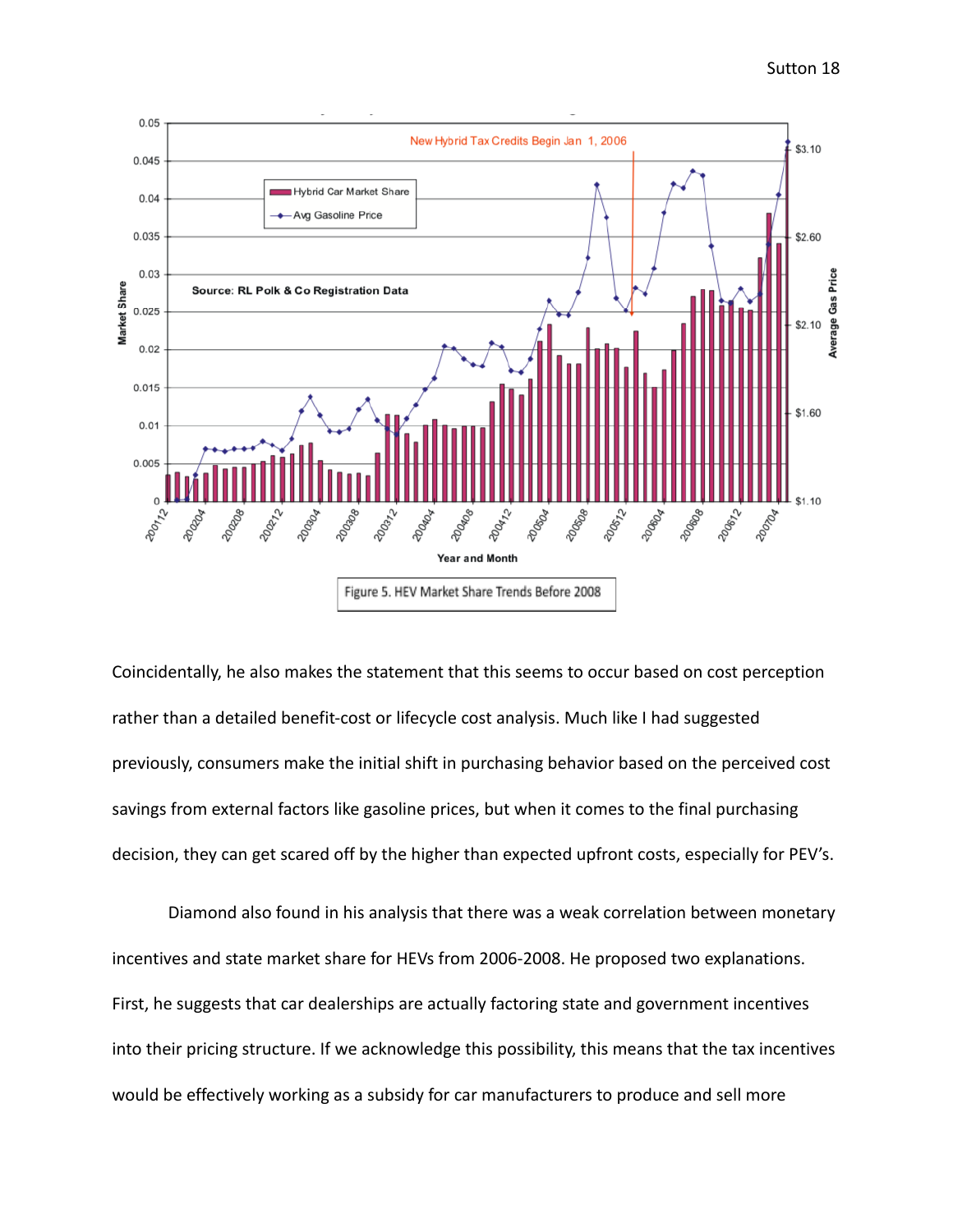HEVs/PEVs than an incentive for consumers to change their purchasing habits. Of course, this is a theory that can be carried over to today's issue with PEVs, but it is difficult to confirm without insider knowledge on the cost of production and non incentivized MSRPs for individual vehicles. The second explanation given was that many of the state and federal incentives for HEVs provided their value to consumers over a long period of time. Consistent with the notion of consumers preferring a lower upfront purchase price in California and especially Norway, Diamond suggests the same. This explanation has supporting evidence now from Norway's example in addition to HEV incentives in the U.S. where Diamond found that sales tax or up-front excise tax waivers were more influential in convincing consumers to purchase HEVs over a decade ago. (Diamond, 2008, p. 982)

## **Reasons For Not Incentivizing PEV Purchases**

Norway's incentivization is widely seen to have been the most effective method of encouraging the use of more environmentally friendly road technology. They stand as a case in point that countries around the world have the tools at their disposal to reduce their carbon footprint through PEV adoption. However, some of these incentives can have a significant downside to them as well. With every tax credit or rebate the government is losing sources of revenue. In Norway, the loss of the Value Added Tax and Purchase Tax are already massive losses on the government's bottom line. Then you also throw in the loss of tolls and parking fees. These incentives, while greatly helping the consumer in terms of monetary benefits, are rather counter-intuitive. By not paying tolls or parking fees the owners of electric vehicles are surely contributing to possible future infrastructure problems. Much of the revenue from toll roads is put back into the nation or state's infrastructure projects which would of course benefit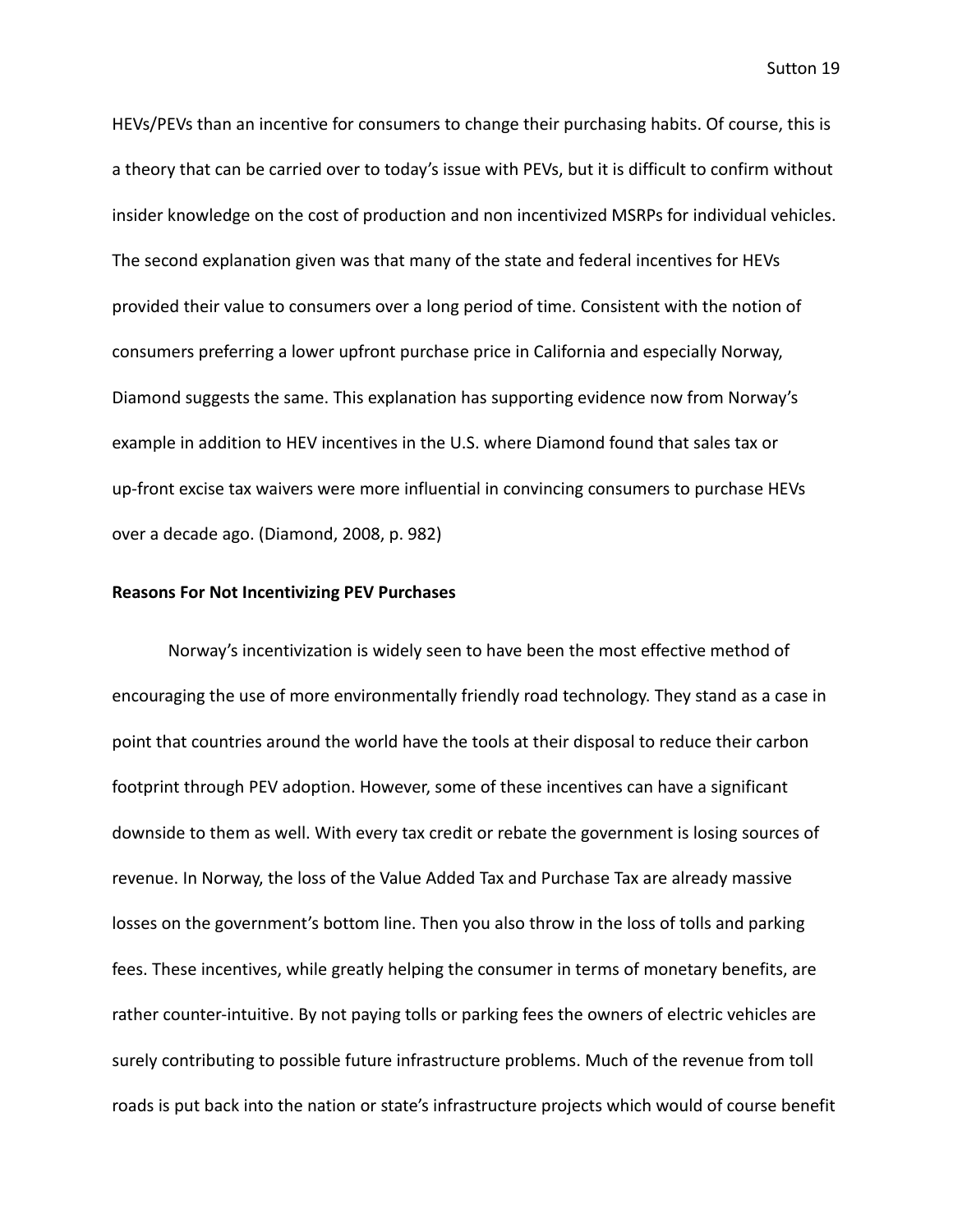the consumer through better and newer roads. Additionally, incentives such as the toll exemption and HOV/bus lane usage realistically have a built-in time restriction. With each person that buys an electric car, usage of the HOV/bus lanes will increase. Leading to longer commutes for these individual drivers and the rest of the public. Consequently, the more consumers you incentivize, the less of a benefit each one will receive. (Aasness & Odeck, 2015)

## **What Should the U.S. Do?**

This is the overarching question that must be answered. However, I should preface this paper's conclusion by saying that I am in no position to make specific policy recommendations. I will simply use the research analyzed in this paper to propose general ideas that the U.S. should consider as they look to incentivize PEV purchases.

The problem presented is that CO2 emissions are far above acceptable levels, and solutions must be found to bring them to a more environmentally healthy place. Considering the statistics of how much passenger vehicles contribute to this problem, along with their likelihood of future contribution if the current market were to continue, PEV adoption presents itself as a logical solution to the given problem. Although, if this is the solution the U.S. wishes to pursue, the country as a whole, is not doing nearly enough.

California is ahead of the curve, offering a wide variety of incentives and even providing incentives to assist consumers in the purchasing of residential charging stations. Monetary savings for Californians are far ahead of other states, making it easy to see why they have the highest percentage of EV ownership in the country. Yet, even California's current rate of adoption, if spread country wide, would not result in the desired levels of greenhouse gas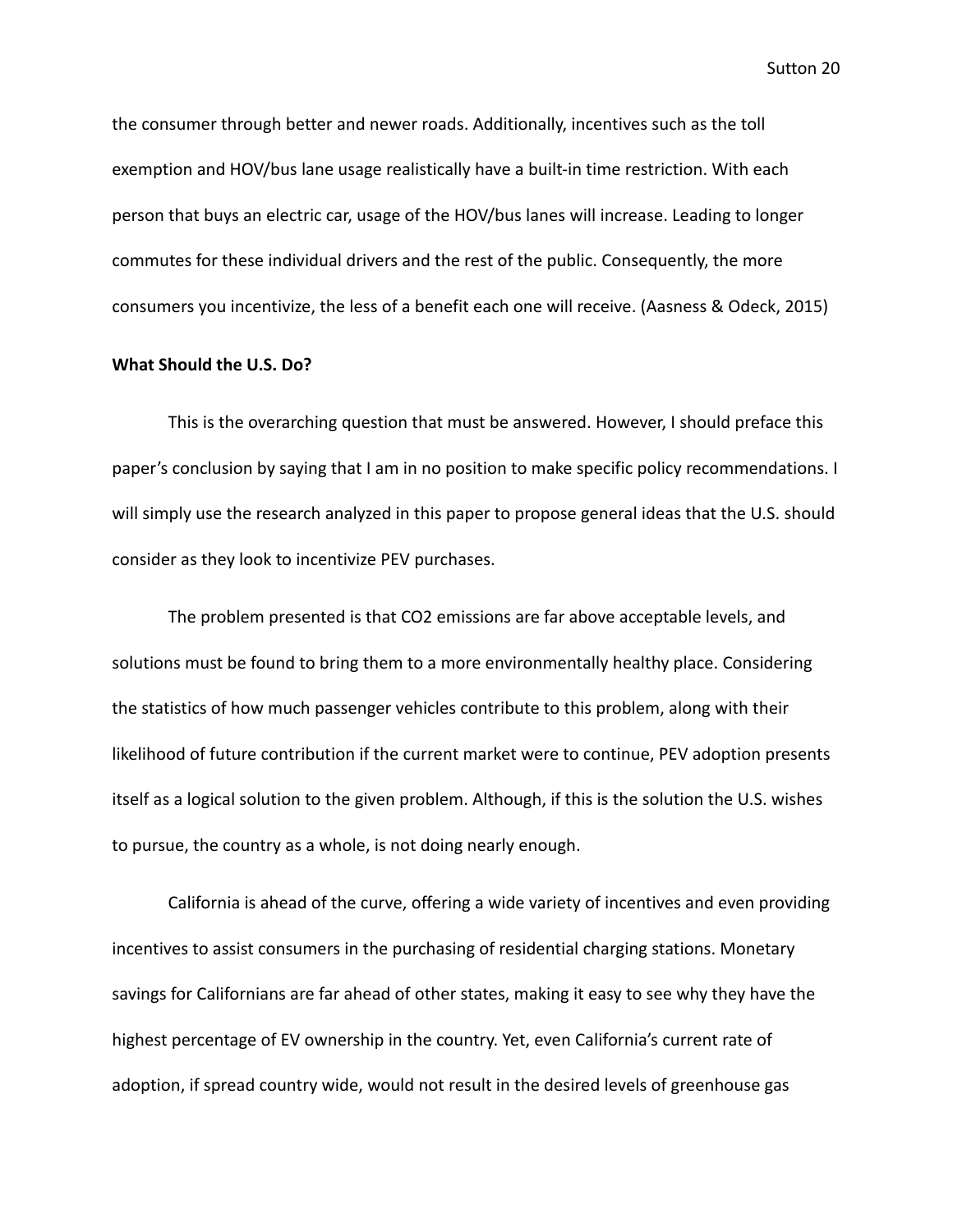reduction. As technology develops and base prices for electric vehicles continue to drop, they will inherently become more viable options to the average American consumer. Furthermore, if gas prices continue to rise, the indirect incentives will begin to drive more and more consumers towards PEVs. However, I firmly believe that a proactive approach is to be preferred.

#### **Possible Solutions**

There are many different routes that the U.S. can take, all of which would preferably be done at the federal level to the extent possible. First, the U.S. can make significant investments into infrastructure for PEVs. This could come in the form of direct purchasing or building of charging stations along highways and city centers, grants to state and city governments that are to be used for this purpose, or it could come in the form of significant tax breaks for businesses that install them on their property to allow employees to charge their vehicles while at work. The second prospective suggestion is to implement everyday cost exemptions like the toll exemption or even California's rate reduction for energy cost when using electricity to charge electric vehicles. Although, as we discussed earlier, the government must recognize and plan accordingly knowing that these incentives have significant drawbacks to both the consumer and the government. Lastly, the U.S. government could significantly increase the number or the value of tax credits, rebates, or exemptions that it provides for purchasers of electric vehicles. If they plan to go this route, I strongly recommend, based on research from throughout this analysis, the development of policies and incentives that will affect the up-front purchase cost so that consumers will receive an immediate cost benefit.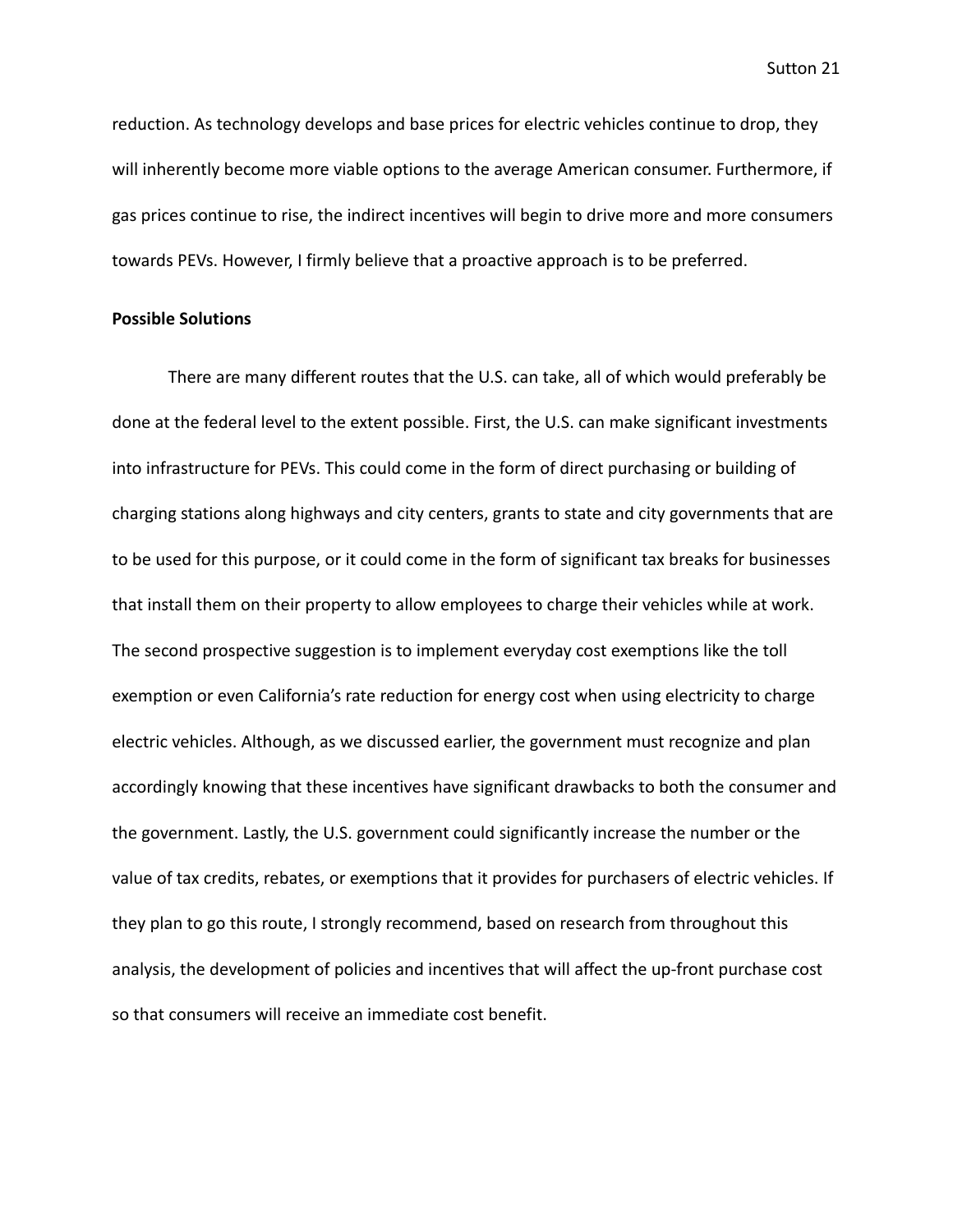I think that based on all of the evidence uncovered, it is clear that proactive changes need to be made in the U.S. and even in California if we are to see the level of greenhouse gas reduction the country desires. Consumer habits are often slow to change, and to convince the nation to sacrifice things such as the ease of the gas pump is going to take significant incentivization. Ideally, all of these suggestions would be implemented in progressive stages. The first stage being the investment into charging station infrastructure which will help to keep current EV users on board. Then I would suggest the use of tax incentives. Preferably, these would affect the immediate purchase cost of EVs, which leaves our lower Value Added Tax or Sales tax to be meddled with. Lastly, and only if we are not seeing enough results after 5-10 years, I would suggest adopting a policy such as road toll exemption. Policies such as these can be destructive to both parties, but it was nonetheless clear that it was an important factor for many Norwegians who ultimately made the decision to switch to PEVs. If thoroughly considered and implemented at the federal level, there is little reason why these proposed incentivization changes would fail to entice a larger number of consumers to shift their purchasing decisions. Car manufacturers in the U.S. and abroad have already begun making the pivot towards an electrification of road travel. Now, it is up to the consumer.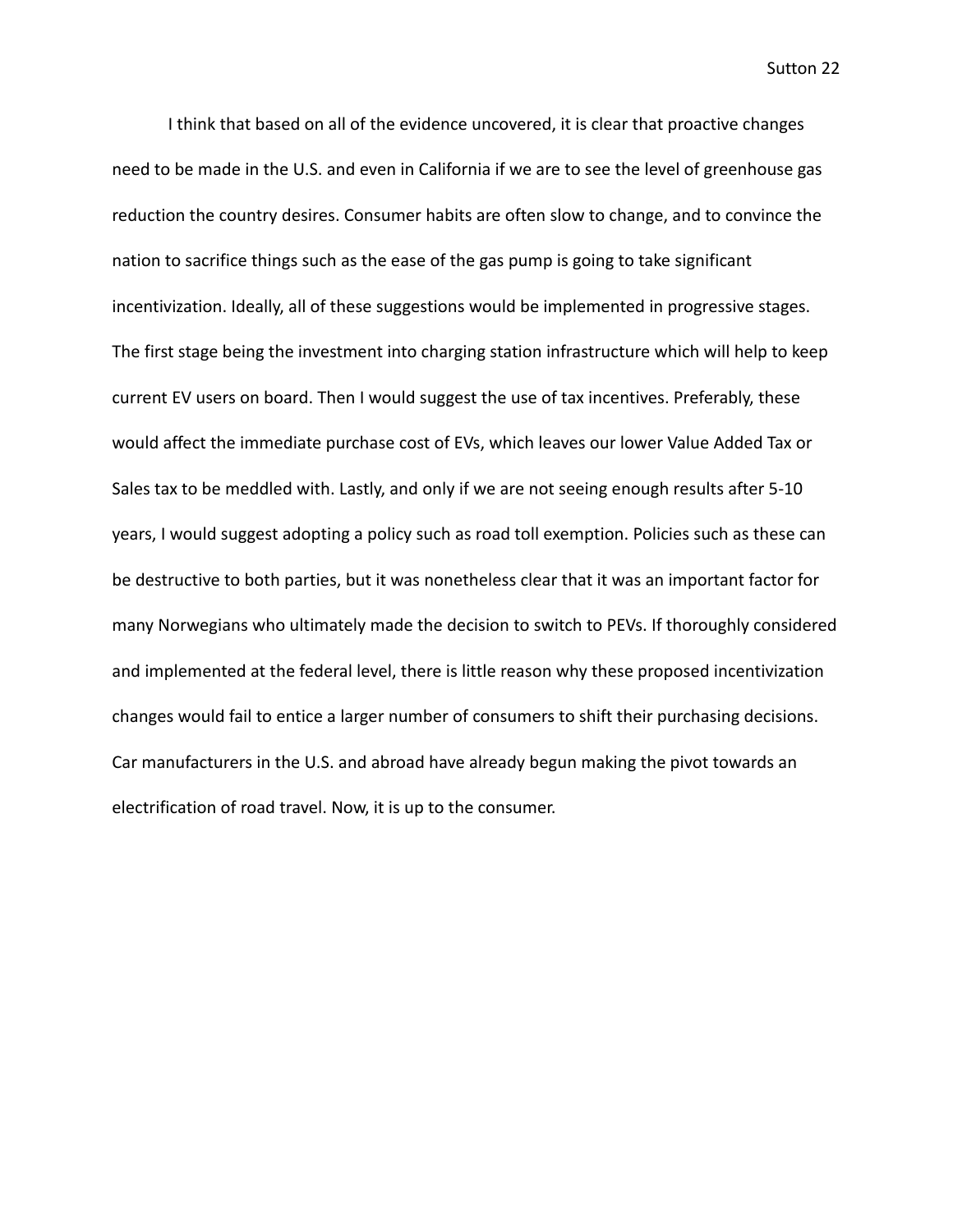# **Bibliography**

- Aasness Marie Aarestrup, and James Odeck. "The increase of electric vehicle usage in Norway Incentives and adverse effects." European Transportation Resources Review 7, no. 34 (2015).
- *Average Miles Driven per Year in the U.S. (2022) the Zebra*. https://www.thezebra.com/resources/driving/average-miles-driven-per-year/.
- Bakker, Sjoerd, and Jan Jacob Trip. "Policy options to support the adoption of electric vehicles in the urban environment." Transportation Research Part D 25 (2013): 18-23.
- Berardelli, J. (2021, April 2). *NASA measures direct evidence humans are causing climate change*. CBS News. Retrieved November 15, 2021, from https://www.cbsnews.com/news/climate-change-human-cause-nasa-study-carbon-emissi ons/.
- Bjerkan, Kristin Ystmark, Tom E. Norbech, and Marianne Elvsaas Nordtomme. "Incentives for promoting Battery Electric Vehicle (BEV) adoption in Norway." Transportation Research Part D 43 (2016): 169-180.
- Cattaneo, L. (2018, June 7). *Plug-in electric vehicle policy*. Center for American Progress. Retrieved October 26, 2021, from [https://www.americanprogress.org/issues/green/reports/2018/06/07/451722/plug](https://www.americanprogress.org/issues/green/reports/2018/06/07/451722/plug%20electric-vehicle-policy/) [electric-vehicle-policy/.](https://www.americanprogress.org/issues/green/reports/2018/06/07/451722/plug%20electric-vehicle-policy/)
- Diamond, David. "The Impact of Government Incentives for Hybrid-Electric Vehicles: Evidence from US States." *Energy Policy*, Elsevier, 13 Dec. 2008, https://www.sciencedirect.com/science/article/pii/S0301421508005466.
- Egbue, Ona, and Suzanna Long. "Barriers to Widespread Adoption of Electric Vehicles: An Analysis of Consumer Attitudes and Perceptions." *Energy Policy*, Elsevier, 27 June 2012, https://www.sciencedirect.com/science/article/pii/S0301421512005162.
- *EV incentives*. Electric For All. (2021, August 24). Retrieved November 15, 2021, from https://www.electricforall.org/rebates-incentives/.
- *Federal tax credits for electric and plug-in hybrid Cars*. www.fueleconomy.gov the official government source for fuel economy information. (n.d.). Retrieved November 15, 2021, from https://www.fueleconomy.gov/feg/taxevb.shtml.
- *Fuel Cell Motor Vehicle Tax Credit*. Alternative Fuels Data Center: Fuel Cell Motor Vehicle Tax Credit. (n.d.). Retrieved November 15, 2021, from https://afdc.energy.gov/laws/350.
- Gilbert, N. (2021, March 25). *The number of cars in the US in 2021/2022: Market share, distribution, and Trends*. Financesonline.com. Retrieved November 15, 2021, from https://financesonline.com/number-of-cars-in-the-us/.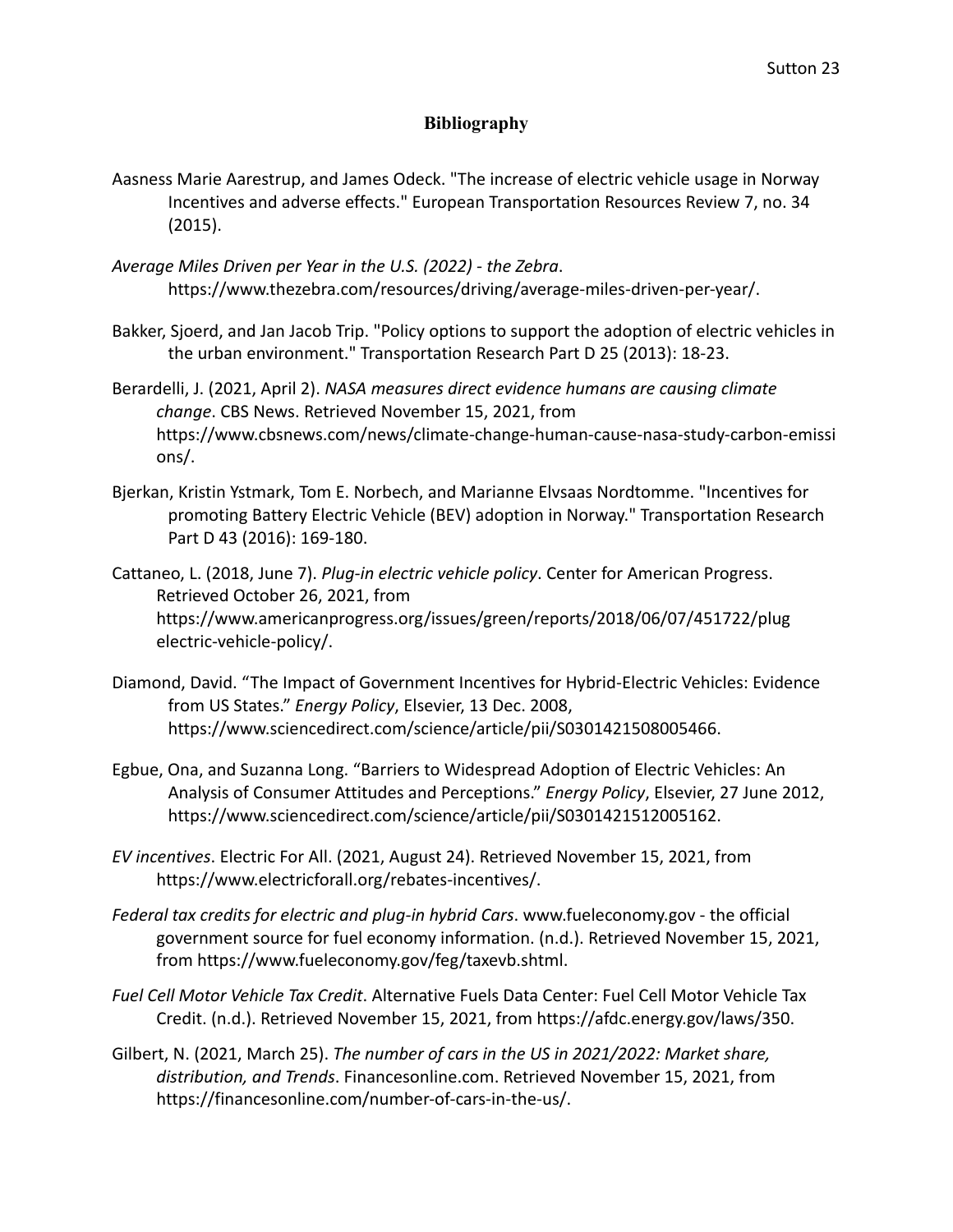- Helveston, John Paul, Yimin Liu, Elea McDonnell Feit, Erica Fuchs, Erica Klampfl, and Jeremy J. Michalek. "Will subsidies drive electric vehicle adoption? Measuring consumer preferences in the U.S. and China." Transportation Research Part A 73 (2015): 96-112.
- How Do Gasoline Cars Work? *Alternative Fuels Data Center: How Do Gasoline Cars Work?*, https://afdc.energy.gov/vehicles/how-do-gasoline-cars-work.
- *How Do Gasoline & Electric Vehicles Compare? Idaho National Laboratory*. https://avt.inl.gov/sites/default/files/pdf/fsev/compare.pdf.
- "How Long Do People Keep Their Cars?" *How Long Do People Keep Their Cars? ISeeCars.com*, https://www.iseecars.com/how-long-people-keep-cars-study.
- "How Much Does an Electric Car Cost? A Complete Overview." *Compare Car Insurance Quotes*, 4 Jan. 2022, https://www.compare.com/electric-cars/guides/electric-car-cost.
- *Hybrid and plug-in electric vehicles*. Alternative Fuels Data Center: Hybrid and Plug-In Electric Vehicles. (n.d.). Retrieved October 26, 2021, from <https://afdc.energy.gov/vehicles/electric.html>.
- Javid, Roxana J., and Ali Nejat. "A comprehensive model of regional electric vehicle adoption and penetration." Transport Policy 54 (2017): 30-42
- Jenn, Alan, Ines L. Azevedo, and Pedro Ferreira. "The impact of federal incentives on adoption of hybrid electric vehicles in the United States." Energy Economics 40 (2013): 936-942.
- Jochem, P., Babrowski, S., Fichtner, W., 2015. Assessing CO2 emissions of electric vehicles in Germany in 2030. Transp. Res. Part A: Policy Pract. 78, 68–83. http://dx.doi.org/10.1016/j.tra.2015.05.007.
- Kessler, Jeff. "Assessing low-carbon fuel technology innovation through a Technology Innovation System approach." PhD Dissertation, Davis, 2015.
- Pournazeri, Sam. "Understanding Electric Vehicle Charging Infrastructure Costs and Variables." *ICF*, ICF, 25 Jan. 2022, https://www.icf.com/insights/transportation/electric-vehicle-charging-infrastructure-costs ?utm\_medium=emp-social&utm\_source=LinkedIn&utm\_campaign=thehub.
- Ritchie, Hannah. "Cars, Planes, Trains: Where Do CO2 Emissions from Transport Come from?" *Our World in Data*, 6 Oct. 2020, https://ourworldindata.org/co2-emissions-from-transport.
- Monkman, Robb . "Understanding the Total Cost of Deploying Commercial EV Charging Stations." *Charge Up USA*, Charge Up USA, 23 Feb. 2022, https://www.chargeup-usa.com/post/understanding-the-total-cost-of-deploying-commerc ial-ev-charging-stations.